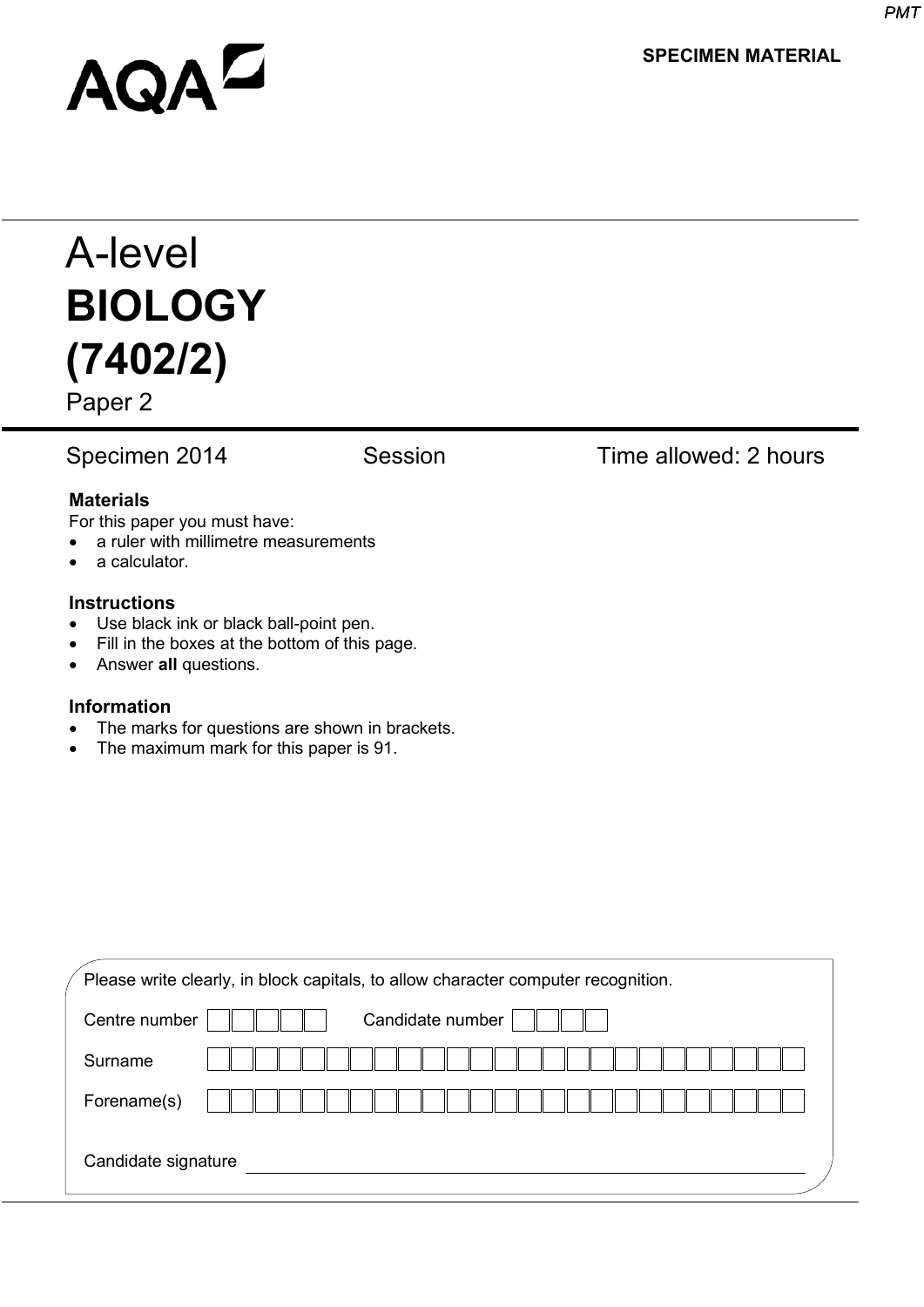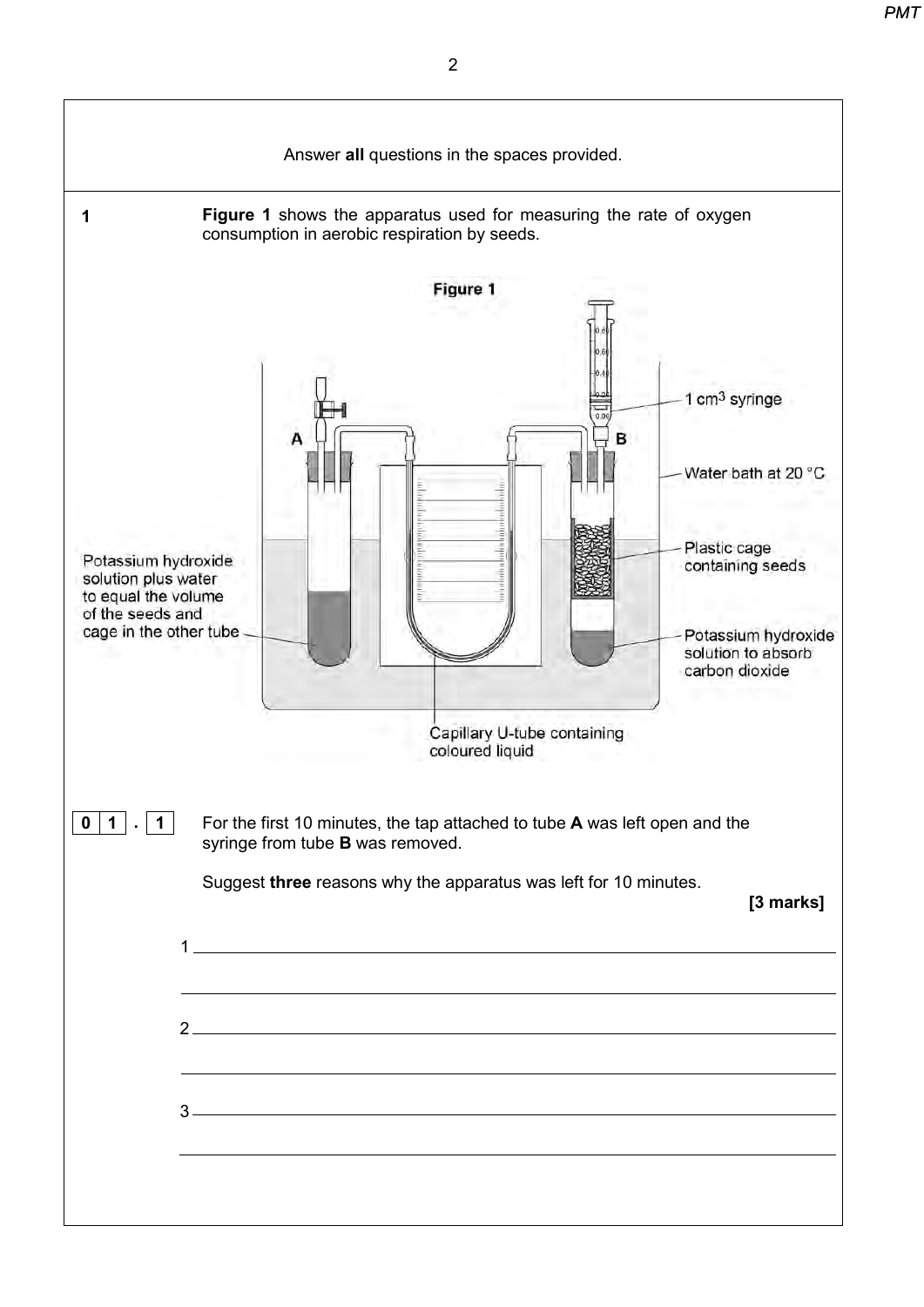| $\mathfrak{S}$                                                                                                        |
|-----------------------------------------------------------------------------------------------------------------------|
| $\boxed{0}$ 1. $\boxed{2}$ Suggest and explain why the chosen temperature was 20 °C for this experiment.<br>[2 marks] |
|                                                                                                                       |
|                                                                                                                       |
|                                                                                                                       |
|                                                                                                                       |
| Question 1 continues on the next page                                                                                 |
|                                                                                                                       |
|                                                                                                                       |
|                                                                                                                       |
|                                                                                                                       |
|                                                                                                                       |
|                                                                                                                       |
|                                                                                                                       |
|                                                                                                                       |
|                                                                                                                       |
|                                                                                                                       |
|                                                                                                                       |
|                                                                                                                       |
|                                                                                                                       |
|                                                                                                                       |
|                                                                                                                       |
|                                                                                                                       |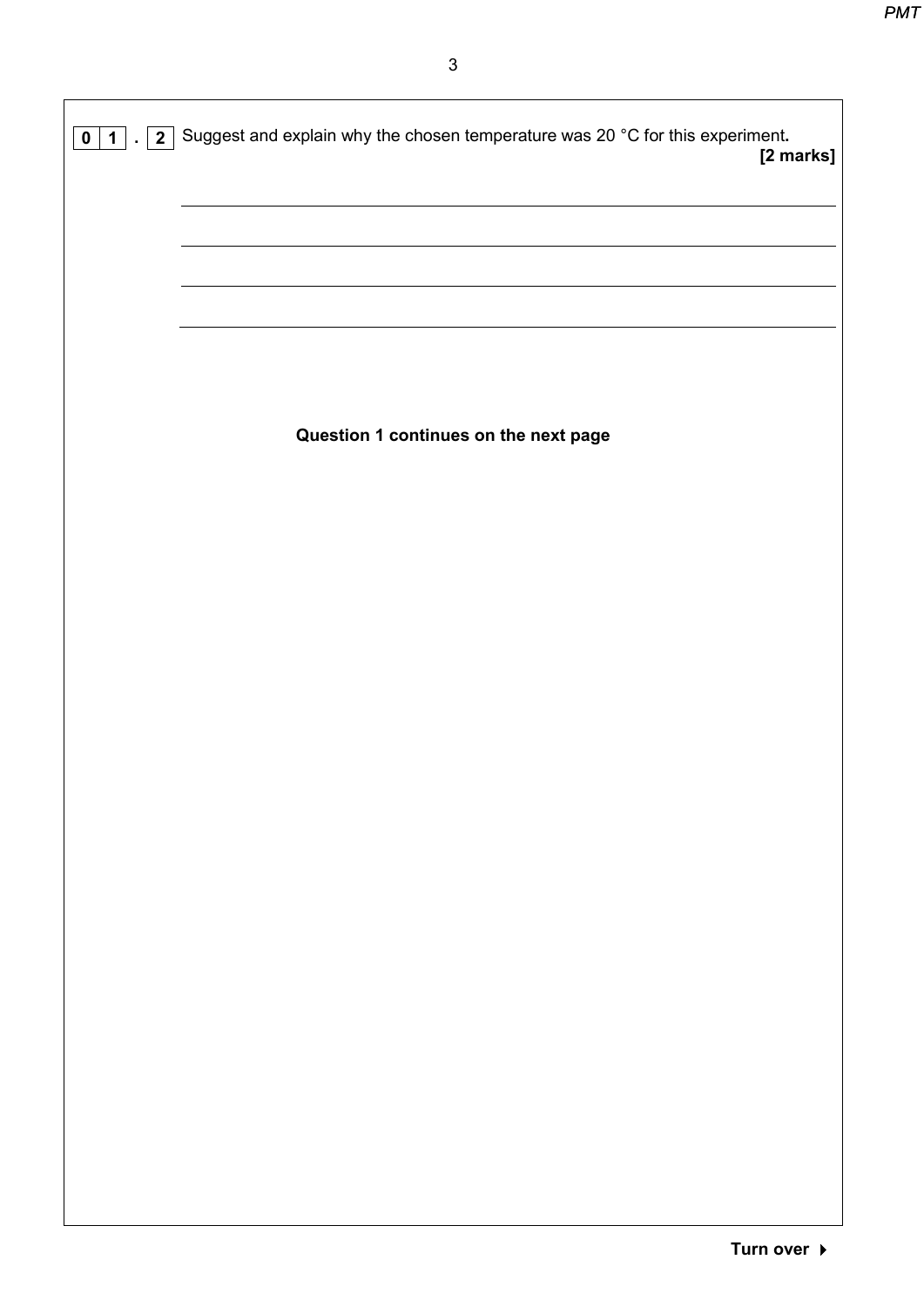After 10 minutes, the tap attached to tube **A** was closed and the syringe was attached to tube **B**. Every minute, the syringe plunger was moved until the levels in the U-tube were the same. The reading on the syringe volume scale was then recorded.

The results are shown in **Table 1**.

| Table |  |
|-------|--|
|-------|--|

|               | Time / minutes            | Reading on syringe<br>volume scale / cm <sup>3</sup> |
|---------------|---------------------------|------------------------------------------------------|
|               | $\pmb{0}$                 | 0.84                                                 |
|               | 1                         | 0.81                                                 |
|               | $\overline{2}$            | 0.79                                                 |
|               | $\ensuremath{\mathsf{3}}$ | 0.76                                                 |
|               | $\overline{\mathbf{4}}$   | 0.73                                                 |
|               | $\sqrt{5}$                | 0.70                                                 |
|               | $\,6\,$                   | 0.68                                                 |
|               | $\overline{7}$            | 0.66                                                 |
|               | $\bf 8$                   | 0.63                                                 |
|               | $\boldsymbol{9}$          | 0.62                                                 |
|               | 10                        | 0.58                                                 |
|               |                           |                                                      |
|               |                           |                                                      |
|               |                           |                                                      |
|               |                           |                                                      |
|               |                           |                                                      |
|               |                           |                                                      |
|               |                           |                                                      |
| [Extra space] |                           |                                                      |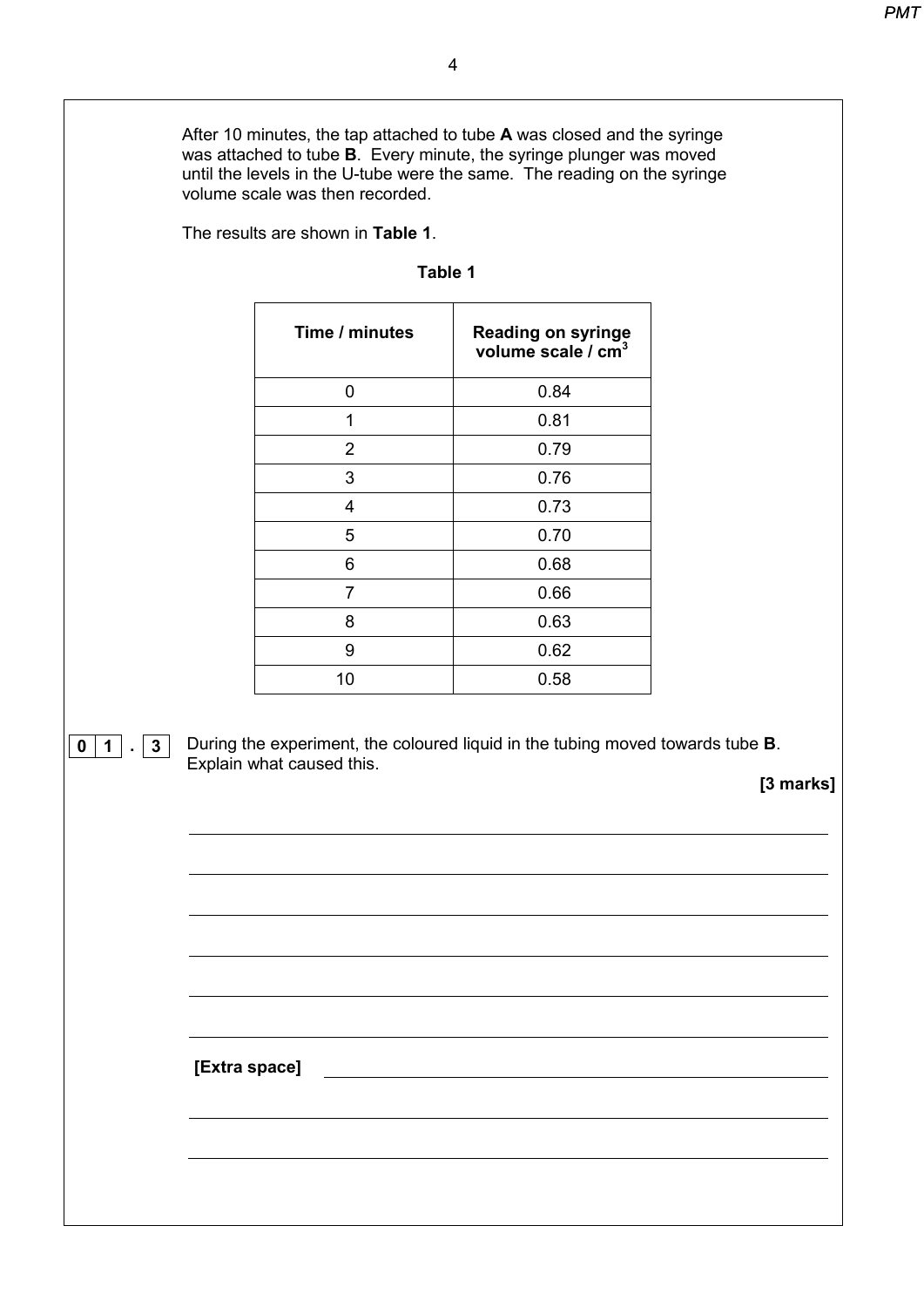| $\vert$ 4<br>$\mathbf 1$<br>$\mathbf 0$<br>$\blacksquare$ | The mass of the seeds was 1.6 g. Use the information in <b>Table 1</b> to calculate the rate of oxygen consumption in $cm^3 g^{-1}$ hour <sup>-1</sup> by the seeds. |                  |
|-----------------------------------------------------------|----------------------------------------------------------------------------------------------------------------------------------------------------------------------|------------------|
|                                                           | Show your working.                                                                                                                                                   | [2 marks]        |
|                                                           |                                                                                                                                                                      |                  |
|                                                           |                                                                                                                                                                      |                  |
|                                                           | $Rate =$                                                                                                                                                             | $cm3 g-1 hour-1$ |
|                                                           |                                                                                                                                                                      |                  |
|                                                           | Turn over for the next question                                                                                                                                      |                  |
|                                                           |                                                                                                                                                                      |                  |
|                                                           |                                                                                                                                                                      |                  |
|                                                           |                                                                                                                                                                      |                  |
|                                                           |                                                                                                                                                                      |                  |
|                                                           |                                                                                                                                                                      |                  |
|                                                           |                                                                                                                                                                      |                  |
|                                                           |                                                                                                                                                                      |                  |
|                                                           |                                                                                                                                                                      |                  |
|                                                           |                                                                                                                                                                      |                  |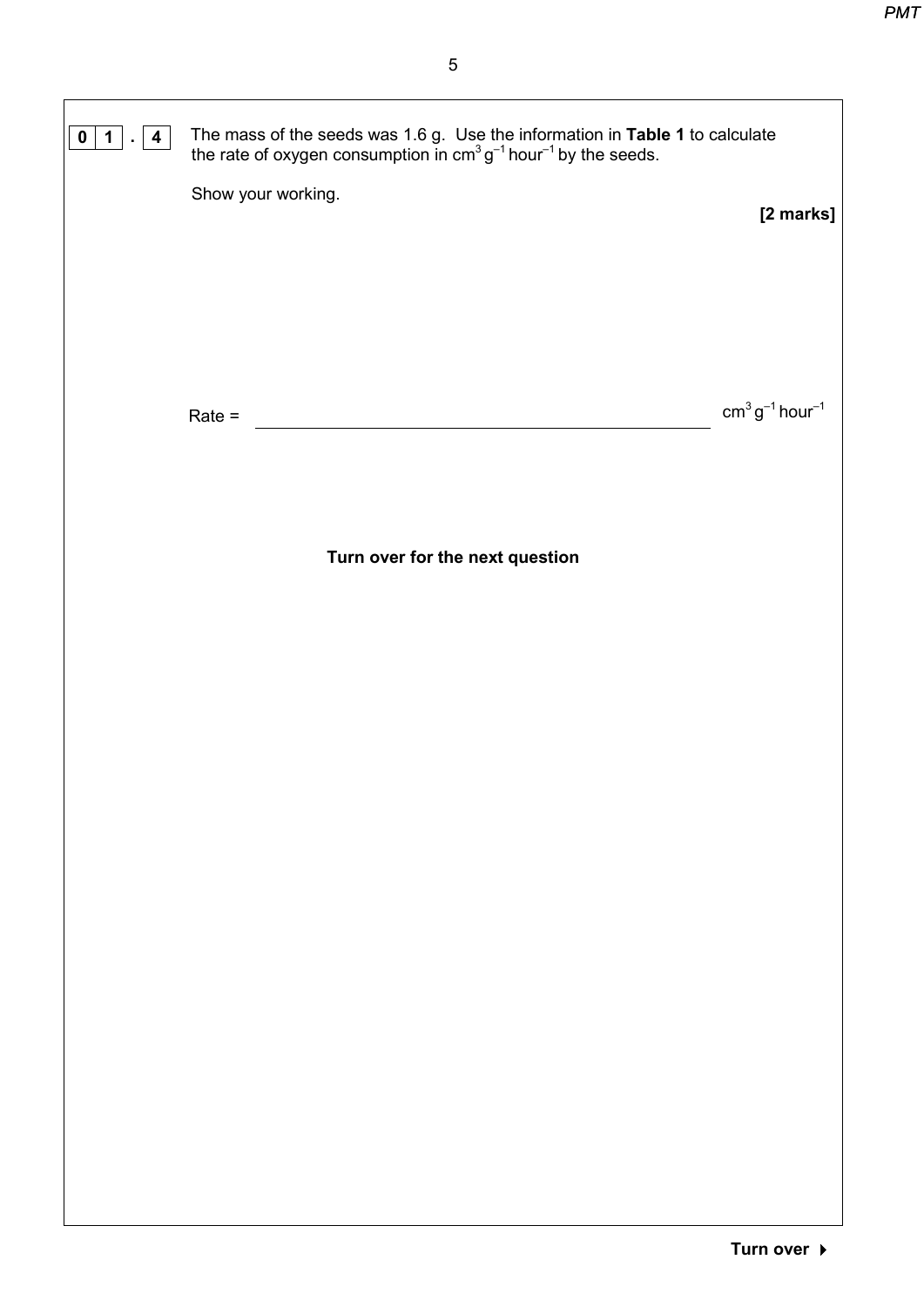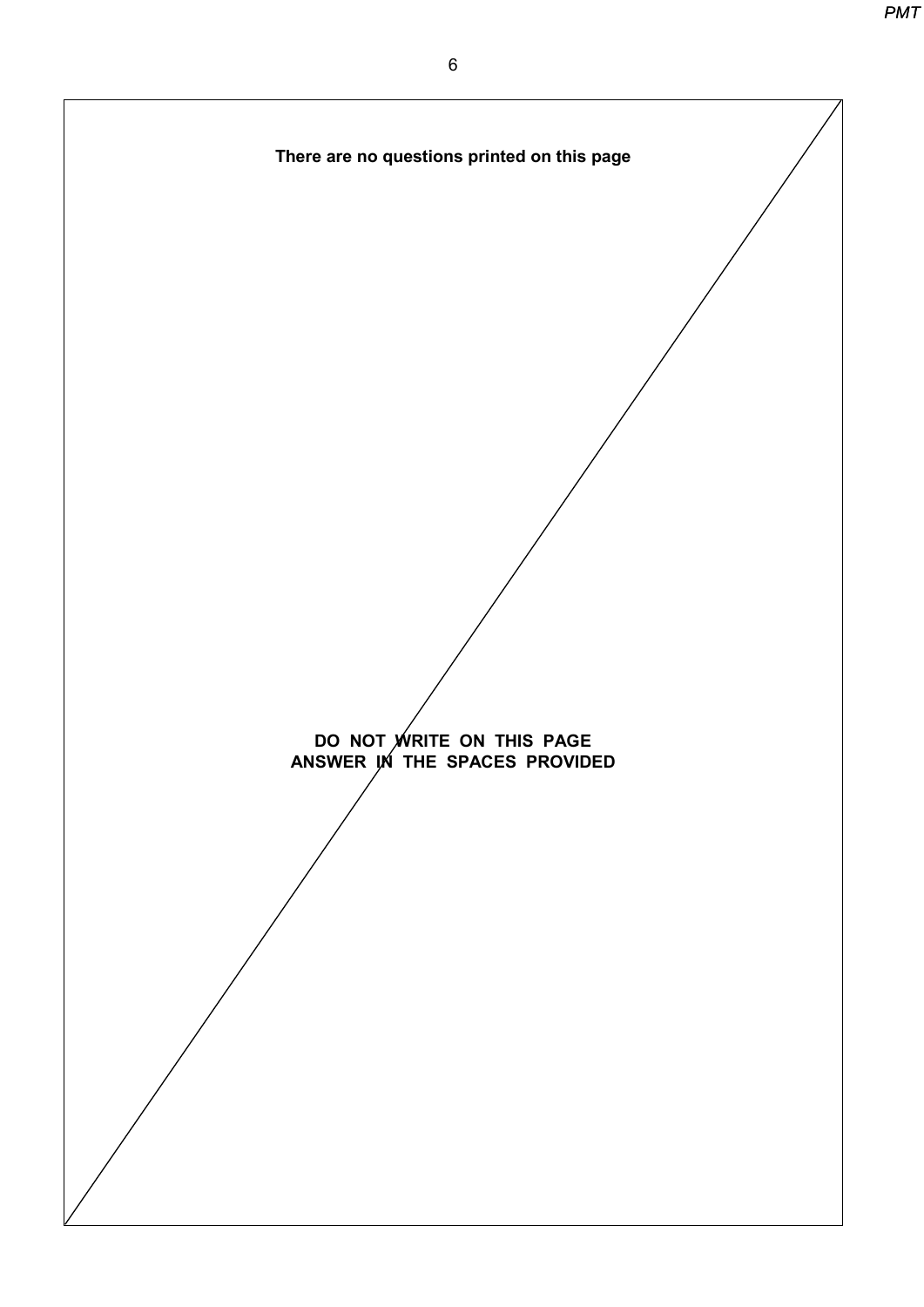| $0 \mid 2$<br>$\mathbf 1$ | Describe the roles of calcium ions and ATP in the contraction of a myofibril.<br>[5 marks]                                           |
|---------------------------|--------------------------------------------------------------------------------------------------------------------------------------|
|                           |                                                                                                                                      |
|                           |                                                                                                                                      |
|                           |                                                                                                                                      |
|                           |                                                                                                                                      |
|                           |                                                                                                                                      |
|                           |                                                                                                                                      |
|                           | [Extra space]<br><u> 1989 - Jan Sterling von Berger von Berger von Berger von Berger von Berger von Berger von Berger von Berger</u> |
|                           |                                                                                                                                      |
|                           |                                                                                                                                      |
| $0 2 $ .   2              | ATP is an energy source used in many cell processes. Give two ways in which ATP                                                      |
|                           | is a suitable energy source for cells to use.<br>[2 marks]                                                                           |
|                           | $\mathbf 1$<br><u> 1980 - Jan James Barnett, fransk politik (d. 1980)</u>                                                            |
|                           | 2 $\overline{\phantom{a}}$                                                                                                           |
|                           |                                                                                                                                      |
|                           |                                                                                                                                      |
|                           |                                                                                                                                      |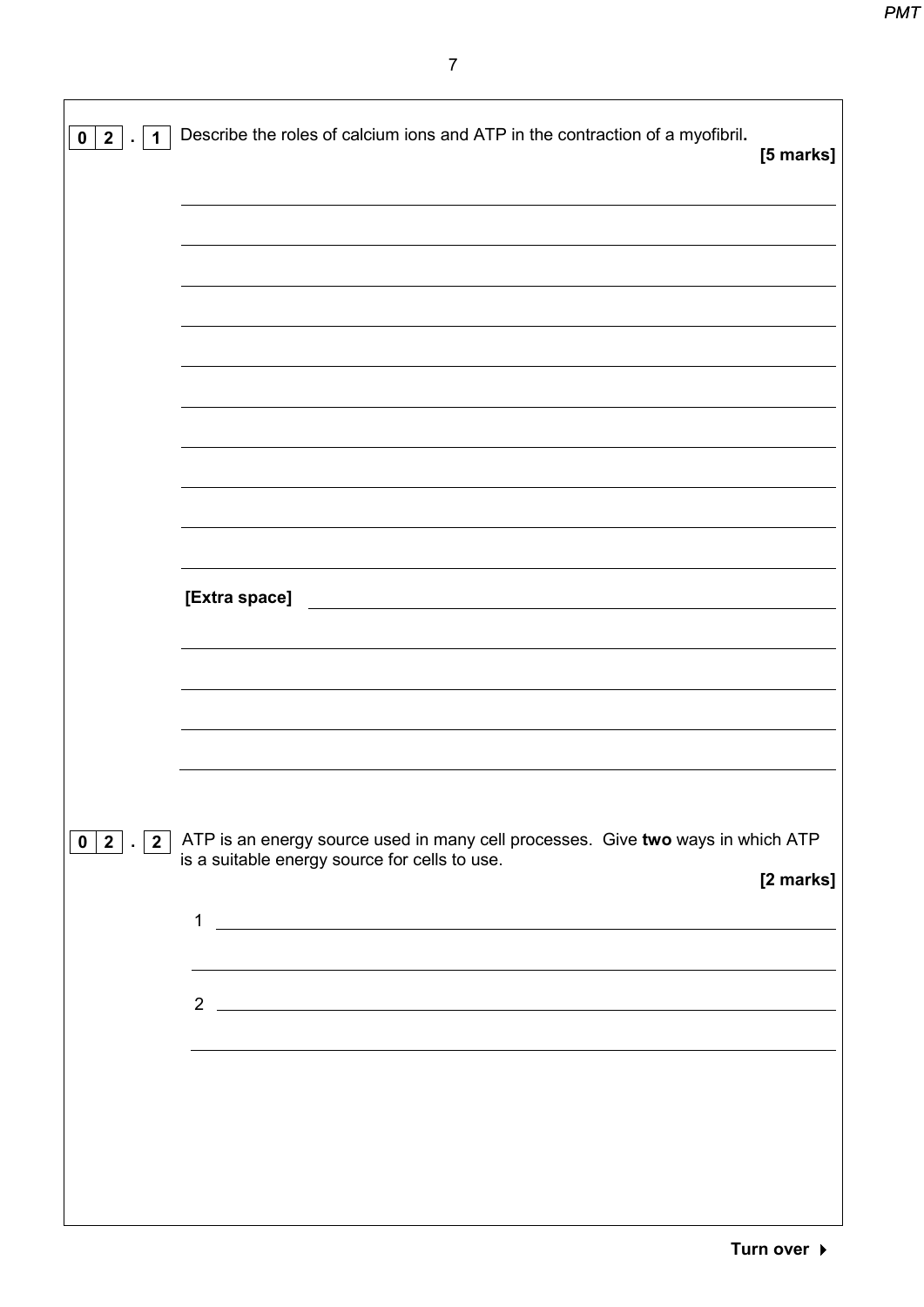| $\mathbf{3}$<br>$\mathbf 1$<br>$\mathbf 0$ | In fruit flies, the genes for body colour and wing length are linked. Explain what this<br>means.                                                                                                                                                                             |                          |                           | $[1$ mark]                 |  |
|--------------------------------------------|-------------------------------------------------------------------------------------------------------------------------------------------------------------------------------------------------------------------------------------------------------------------------------|--------------------------|---------------------------|----------------------------|--|
|                                            |                                                                                                                                                                                                                                                                               |                          |                           |                            |  |
|                                            | A scientist investigated linkage between the genes for body colour and wing length.<br>He carried out crosses between fruit flies with grey bodies and long wings and fruit<br>flies with black bodies and short wings.<br><b>Figure 2</b> shows his crosses and the results. |                          |                           |                            |  |
|                                            | G represents the dominant allele for grey body and g represents the<br>recessive allele for black body.<br>N represents the dominant allele for long wings and n represents the<br>recessive allele for short wings.                                                          |                          |                           |                            |  |
|                                            |                                                                                                                                                                                                                                                                               | <b>Figure 2</b>          |                           |                            |  |
|                                            | Phenotype of parents                                                                                                                                                                                                                                                          | grey body,<br>long wings | ×                         | black body,<br>short wings |  |
|                                            | Genotype of parents                                                                                                                                                                                                                                                           | <b>GGNN</b>              |                           | ggnn                       |  |
|                                            | Genotype of offspring                                                                                                                                                                                                                                                         |                          | GgNn                      |                            |  |
|                                            | Phenotype of offspring                                                                                                                                                                                                                                                        |                          | all grey body, long wings |                            |  |
|                                            |                                                                                                                                                                                                                                                                               |                          |                           |                            |  |
|                                            | These offspring were crossed with flies homozygous for black body and short wings.                                                                                                                                                                                            |                          |                           |                            |  |
|                                            | The scientist's results are shown in Figure 3.                                                                                                                                                                                                                                |                          |                           |                            |  |
|                                            |                                                                                                                                                                                                                                                                               | <b>Figure 3</b>          |                           |                            |  |

 **GgNn** crossed with **ggnn Grey body, long wings Black body, short wings Grey body, short wings Black body, long wings Number of offspring** <sup>975</sup> <sup>963</sup> <sup>186</sup> <sup>194</sup>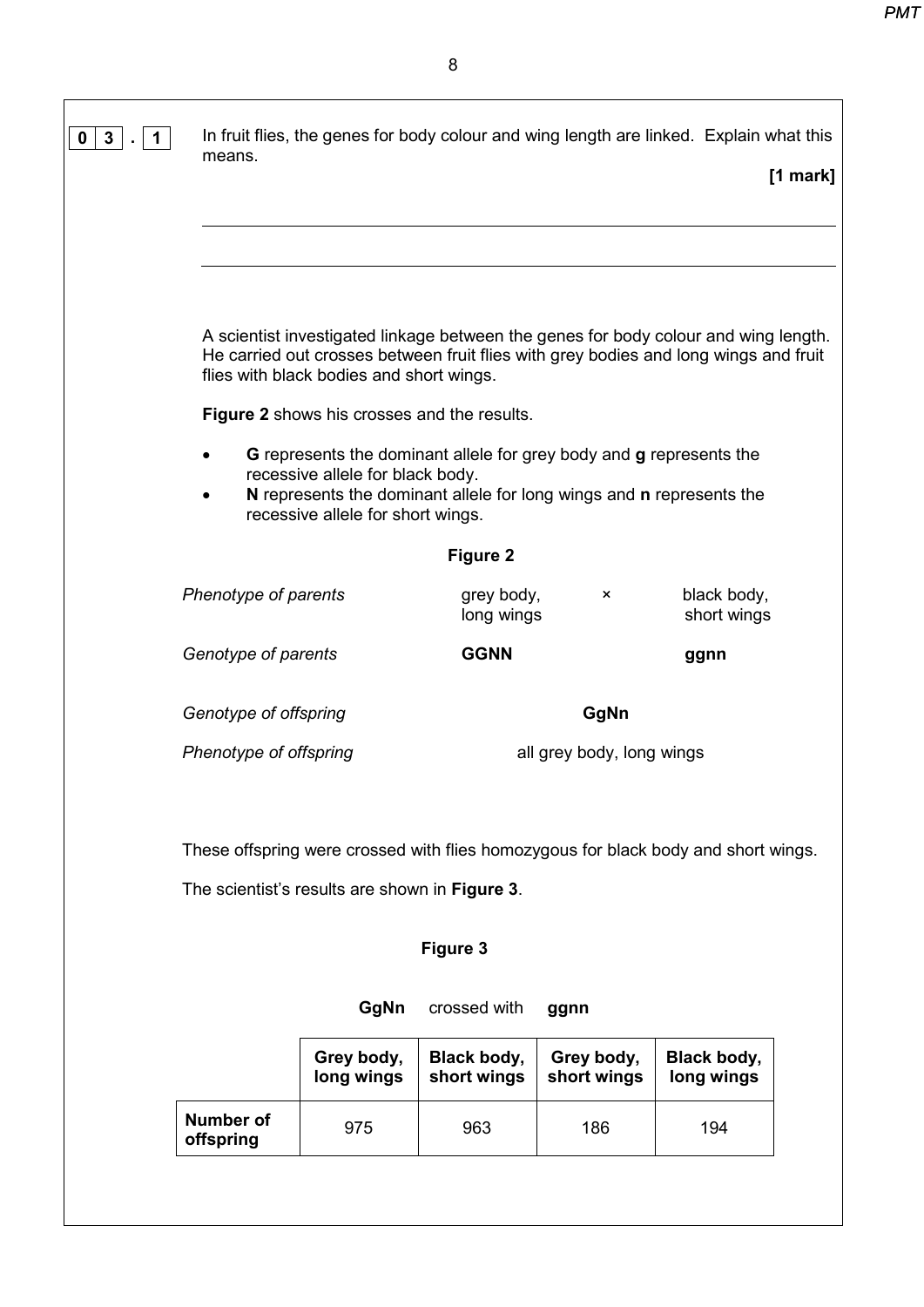|                                     | $\mathbf{0}$   $\mathbf{3}$   .   $\mathbf{2}$   Use your knowledge of gene linkage to explain these results.<br>[4 marks]                          |
|-------------------------------------|-----------------------------------------------------------------------------------------------------------------------------------------------------|
|                                     |                                                                                                                                                     |
|                                     |                                                                                                                                                     |
|                                     |                                                                                                                                                     |
|                                     |                                                                                                                                                     |
|                                     | [Extra space]<br><u> 1980 - Johann Barn, mars ar breithinn ar chuid ann an t-Alban ann an t-Alban ann an t-Alban ann an t-Alban a</u>               |
|                                     |                                                                                                                                                     |
| $0 \mid 3 \mid$ .<br>3 <sup>1</sup> | If these genes were not linked, what ratio of phenotypes would the scientist have<br>expected to obtain in the offspring?<br>$[1$ mark]             |
| $0 \mid 3$<br>4                     | Which statistical test could the scientist use to determine whether his observed results<br>were significantly different from the expected results? |
|                                     | Give the reason for your choice of statistical test.<br>[2 marks]                                                                                   |
|                                     |                                                                                                                                                     |
|                                     |                                                                                                                                                     |
|                                     |                                                                                                                                                     |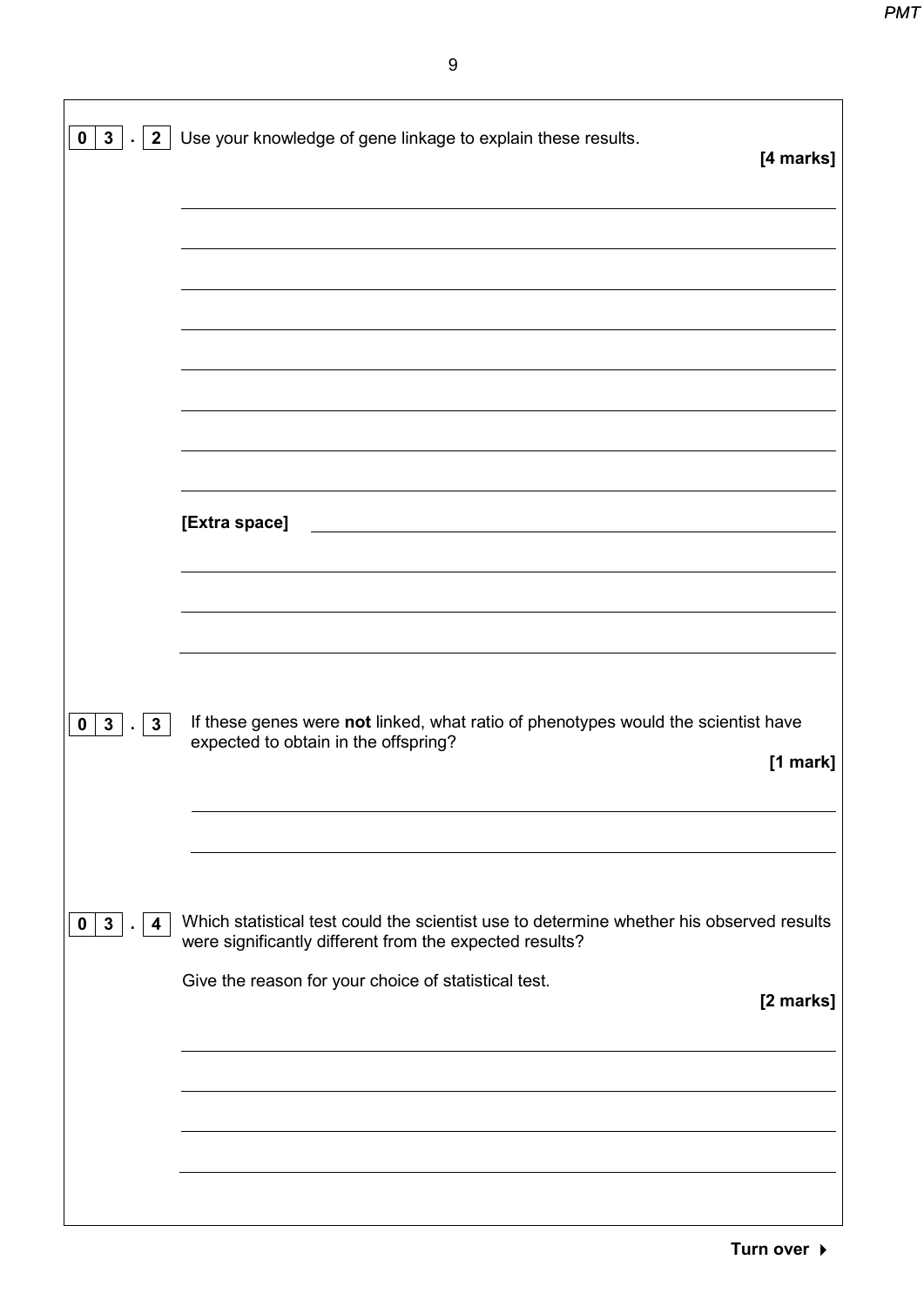| microelectrodes.                       | Figure 4 shows the Pacinian corpuscle, its sensory neurone and the position of the<br>Figure 4 |                                     |
|----------------------------------------|------------------------------------------------------------------------------------------------|-------------------------------------|
| Microelectrode P<br>Pacinian corpuscle |                                                                                                | Microelectrode Q<br>Sensory neurone |
|                                        | Table 2 shows some of the biologist's results.<br><b>Table 2</b>                               |                                     |
| Pressure applied to the                | Membrane potential at P /                                                                      | Membrane potential at Q /           |
| fingertip                              | millivolts                                                                                     | millivolts                          |
| None                                   | $-70$                                                                                          | $-70$                               |
| Light                                  | $-50$                                                                                          | $-70$                               |
|                                        | $+30$                                                                                          | $+40$                               |
| Medium                                 |                                                                                                |                                     |
| Heavy                                  | $+40$                                                                                          | $+40$                               |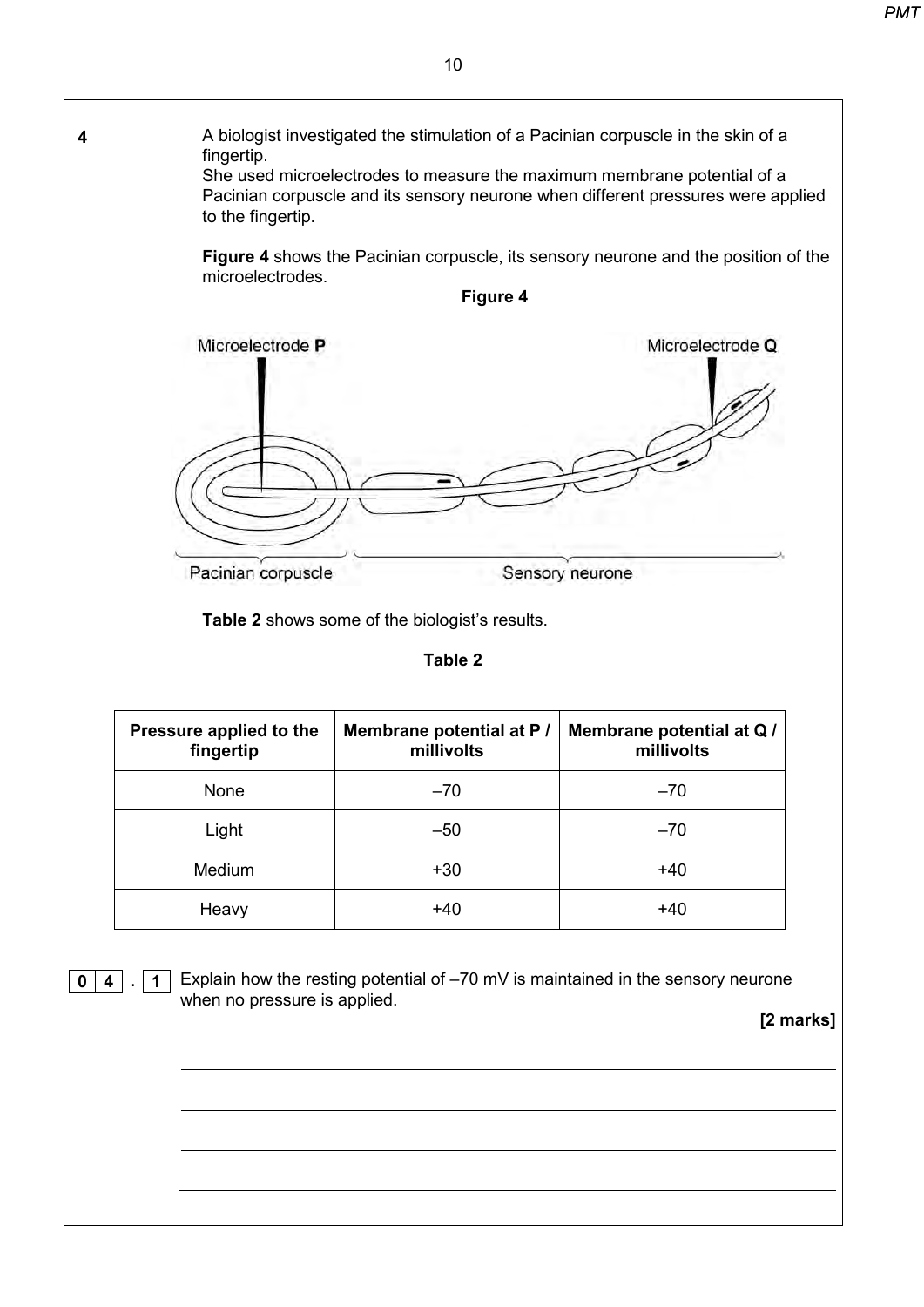| 0  4   2                    | Explain how applying pressure to the Pacinian corpuscle produces the changes in<br>membrane potential recorded by microelectrode P.<br>[3 marks]                                  |
|-----------------------------|-----------------------------------------------------------------------------------------------------------------------------------------------------------------------------------|
|                             |                                                                                                                                                                                   |
|                             | [Extra space]                                                                                                                                                                     |
|                             |                                                                                                                                                                                   |
| $0  4 $   3                 | The membrane potential at Q was the same whether medium or heavy pressure<br>was applied to the finger tip. Explain why.<br>[2 marks]                                             |
|                             |                                                                                                                                                                                   |
| $\mathbf{0}$<br>$4 \cdot 4$ | Multiple sclerosis is a disease in which parts of the myelin sheaths surrounding<br>neurones are destroyed. Explain how this results in slower responses to stimuli.<br>[2 marks] |
|                             |                                                                                                                                                                                   |
|                             |                                                                                                                                                                                   |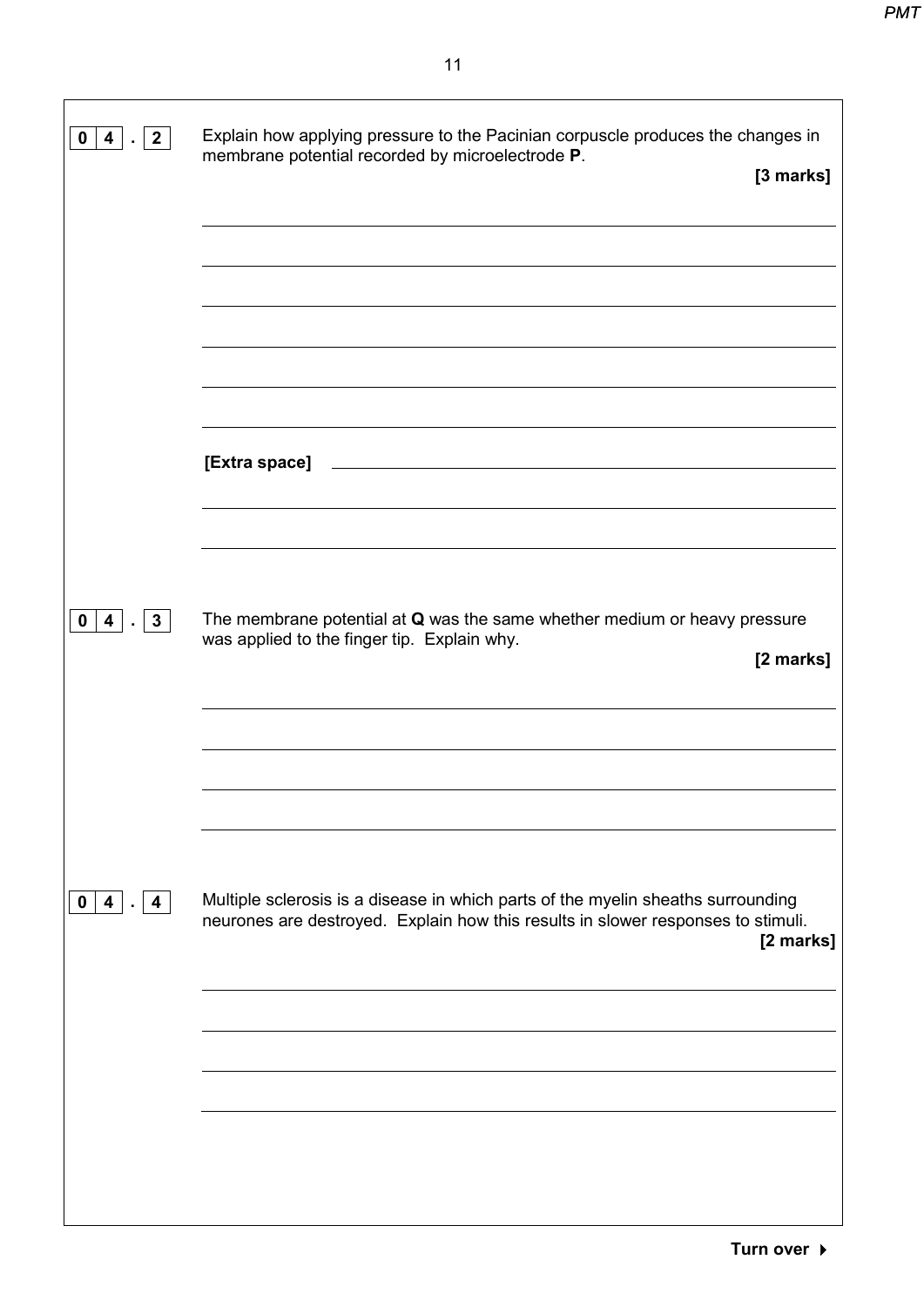#### Silkworms secrete silk fibres, which are harvested and used to manufacture silk fabric.

Scientists have produced genetically modified (GM) silkworms that contain a gene from a spider.

The GM silkworms secrete fibres made of spider web protein (spider silk), which is stronger than normal silk fibre protein.

The method the scientists used is shown in **Figure 5**.



**5**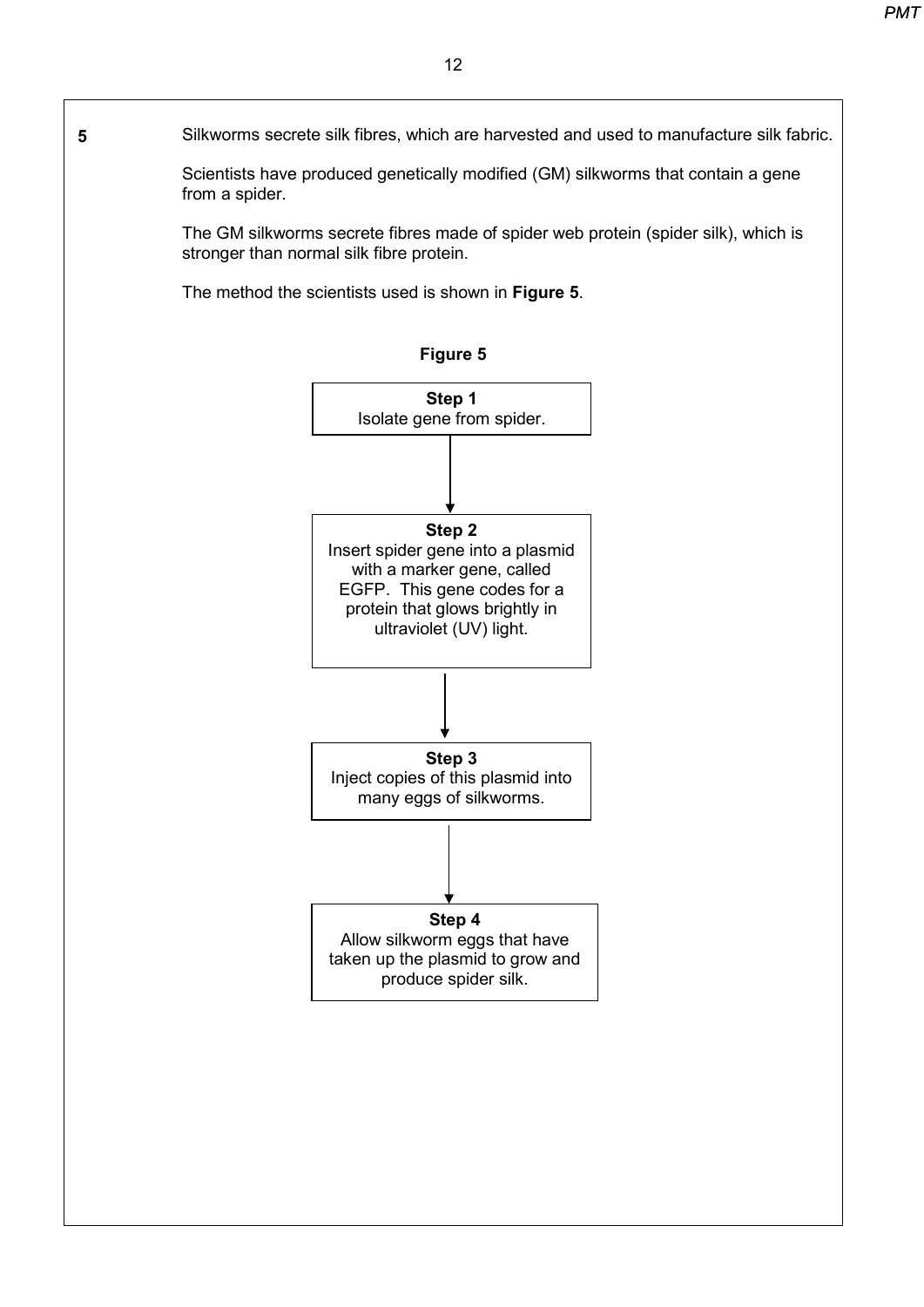| 5 <sub>5</sub><br>0<br>1                        | Suggest why the plasmids were injected into the eggs of silkworms, rather than into<br>the silkworms.<br>[2 marks]                                                                                    |
|-------------------------------------------------|-------------------------------------------------------------------------------------------------------------------------------------------------------------------------------------------------------|
|                                                 |                                                                                                                                                                                                       |
| 5 <sup>1</sup><br>2 <sup>1</sup><br>$\mathbf 0$ | Suggest why the scientists used a marker gene and why they used the EGFP gene.<br>[2 marks]                                                                                                           |
|                                                 |                                                                                                                                                                                                       |
|                                                 |                                                                                                                                                                                                       |
|                                                 | The scientists ensured the spider gene was expressed only in cells within the silk<br>glands.                                                                                                         |
| 3<br>5.<br>0                                    | What would the scientists have inserted into the plasmid along with the spider gene to<br>ensure that the spider gene was only expressed in the silk glands of the silkworms?<br>$[1$ mark]           |
| 5 <sub>1</sub><br>0<br>4                        | Suggest two reasons why it was important that the spider gene was expressed only in<br>the silk glands of the silkworms.<br>[2 marks]<br>1<br><u> 1980 - Johann Barnett, fransk politik (f. 1980)</u> |
|                                                 | $\overline{2}$                                                                                                                                                                                        |
|                                                 |                                                                                                                                                                                                       |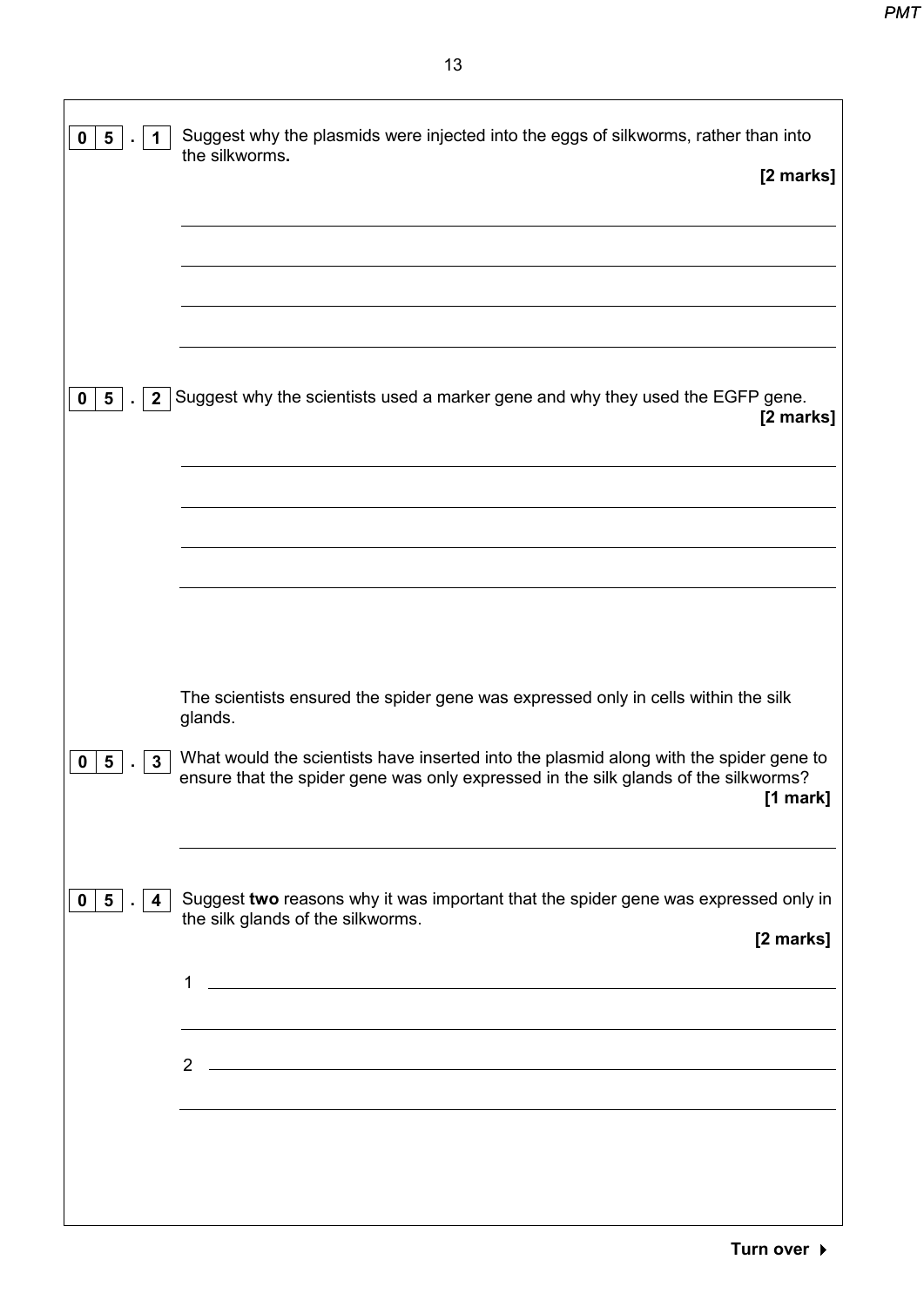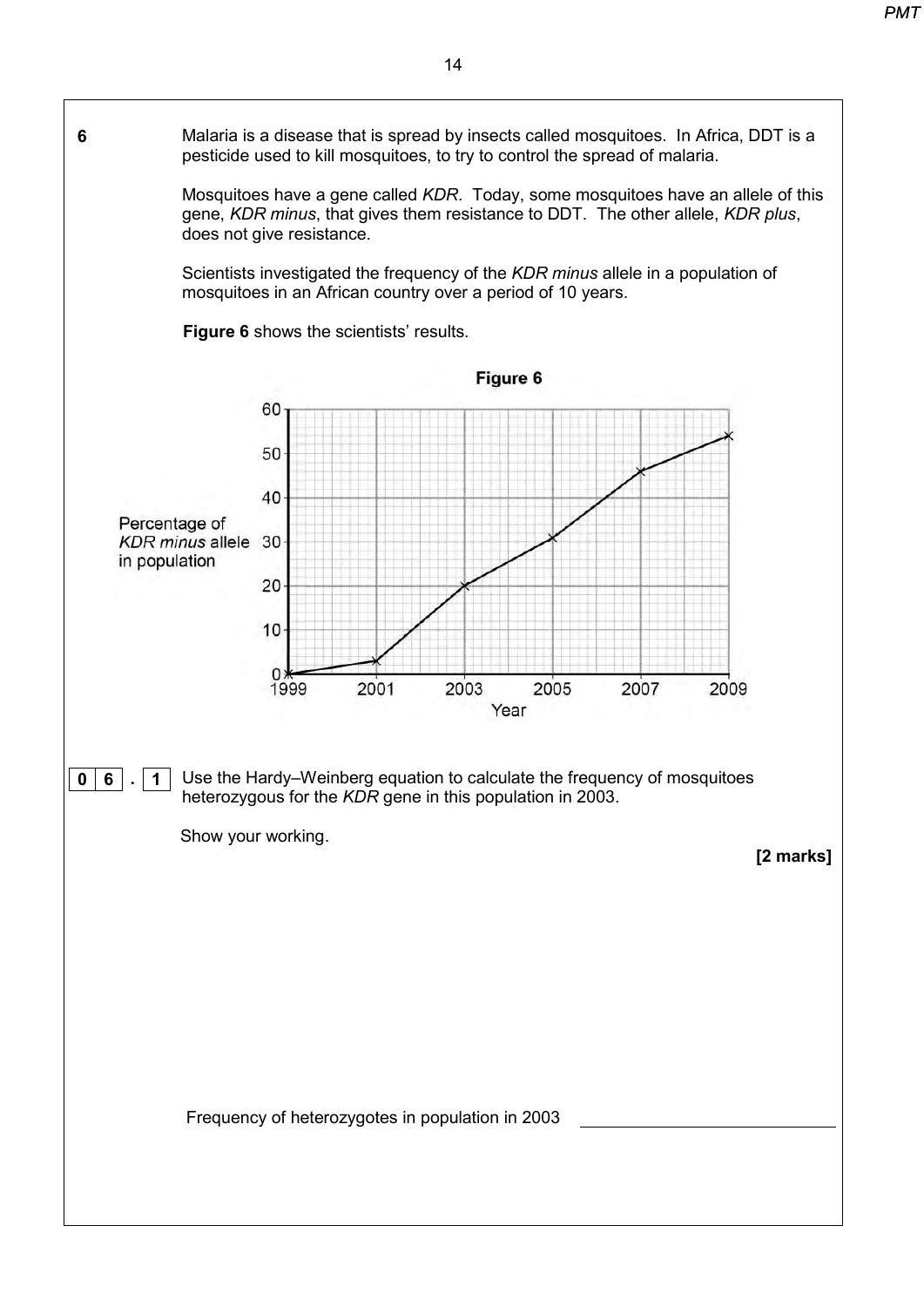| $0 \mid 6 \mid$<br>$\overline{2}$                         | Suggest an explanation for the results in Figure 6.                                                                                                                                                                  | [4 marks] |
|-----------------------------------------------------------|----------------------------------------------------------------------------------------------------------------------------------------------------------------------------------------------------------------------|-----------|
|                                                           |                                                                                                                                                                                                                      |           |
|                                                           |                                                                                                                                                                                                                      |           |
|                                                           |                                                                                                                                                                                                                      |           |
|                                                           | [Extra space]<br><u> 1980 - Johann Barn, mars ann an t-Amhain Aonaich an t-Aonaich an t-Aonaich ann an t-Aonaich ann an t-Aonaich</u>                                                                                |           |
|                                                           |                                                                                                                                                                                                                      |           |
| $6\overline{6}$<br>$\mathbf{0}$<br>$\mathbf{3}$<br>$\sim$ | The KDR plus allele codes for the sodium ion channels found in neurones.<br>When DDT binds to a sodium ion channel, the channel remains open all the time.<br>Use this information to suggest how DDT kills insects. | [2 marks] |
|                                                           |                                                                                                                                                                                                                      |           |
| 6<br>$\mathbf 0$<br>$\overline{\mathbf{4}}$               | Suggest how the KDR minus allele gives resistance to DDT.                                                                                                                                                            | [2 marks] |
|                                                           |                                                                                                                                                                                                                      |           |
|                                                           |                                                                                                                                                                                                                      |           |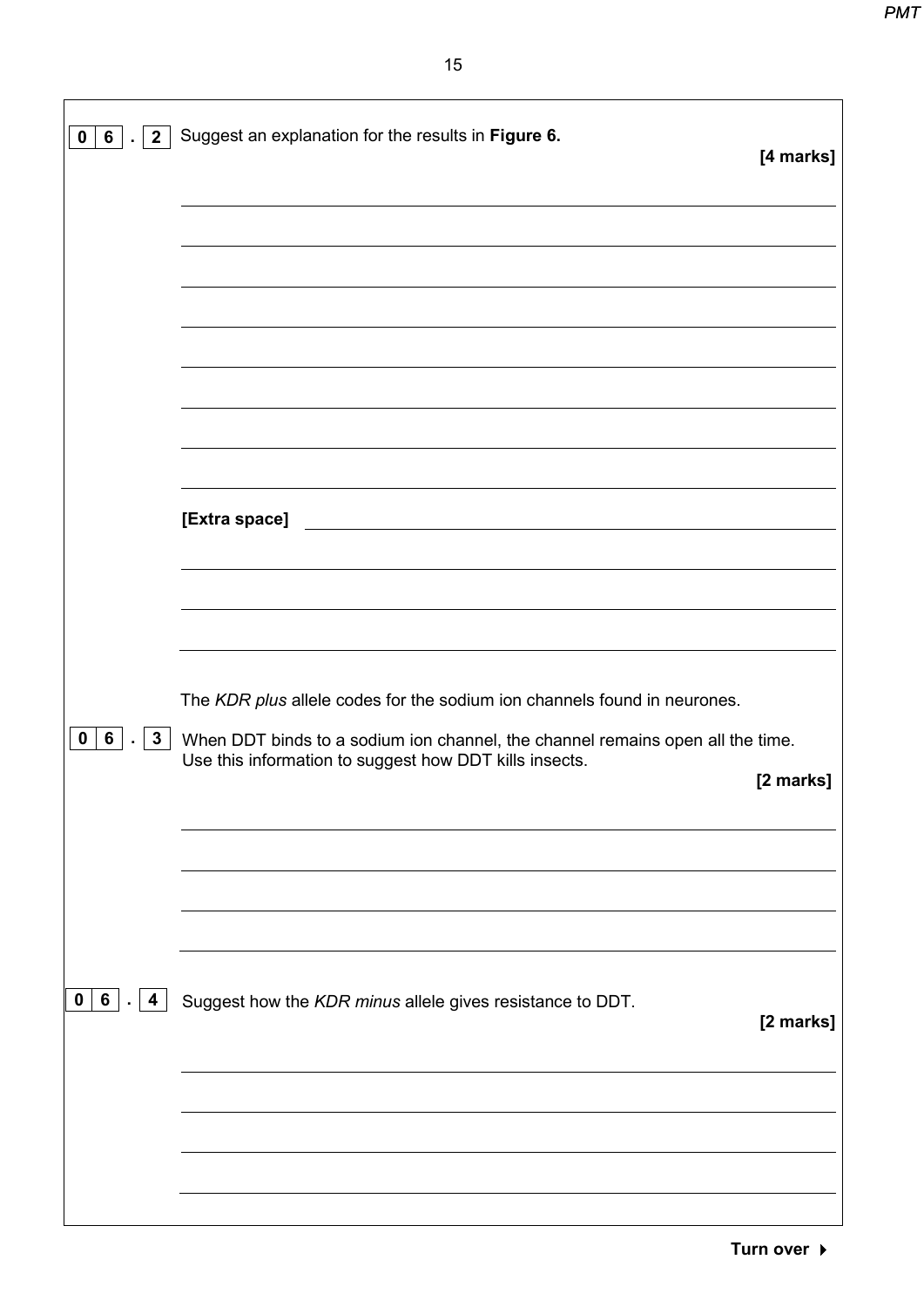$\overline{\mathbf{1}}$ 

 $\mathsf{r}$ 

| 7                                            | Osmoreceptors are specialised cells that respond to changes in the water potential of<br>the blood.                                                                         |
|----------------------------------------------|-----------------------------------------------------------------------------------------------------------------------------------------------------------------------------|
| $\mathbf 0$<br>$\overline{7}$<br>$\mathbf 1$ | Give the location of osmoreceptors in the body of a mammal.<br>[1 mark]                                                                                                     |
|                                              |                                                                                                                                                                             |
| 7 <sup>1</sup><br>$\mathbf{2}$<br>0          | When a person is dehydrated, the cell volume of an osmoreceptor decreases.<br>Explain why.<br>[2 marks]                                                                     |
|                                              |                                                                                                                                                                             |
|                                              |                                                                                                                                                                             |
| $\mathbf{3}$<br>0<br>$\overline{7}$          | Stimulation of osmoreceptors can lead to secretion of the hormone ADH. Describe<br>and explain how the secretion of ADH affects urine produced by the kidneys.<br>[4 marks] |
|                                              |                                                                                                                                                                             |
|                                              |                                                                                                                                                                             |
|                                              |                                                                                                                                                                             |
|                                              |                                                                                                                                                                             |
|                                              | [Extra space]                                                                                                                                                               |
|                                              |                                                                                                                                                                             |
|                                              |                                                                                                                                                                             |
|                                              |                                                                                                                                                                             |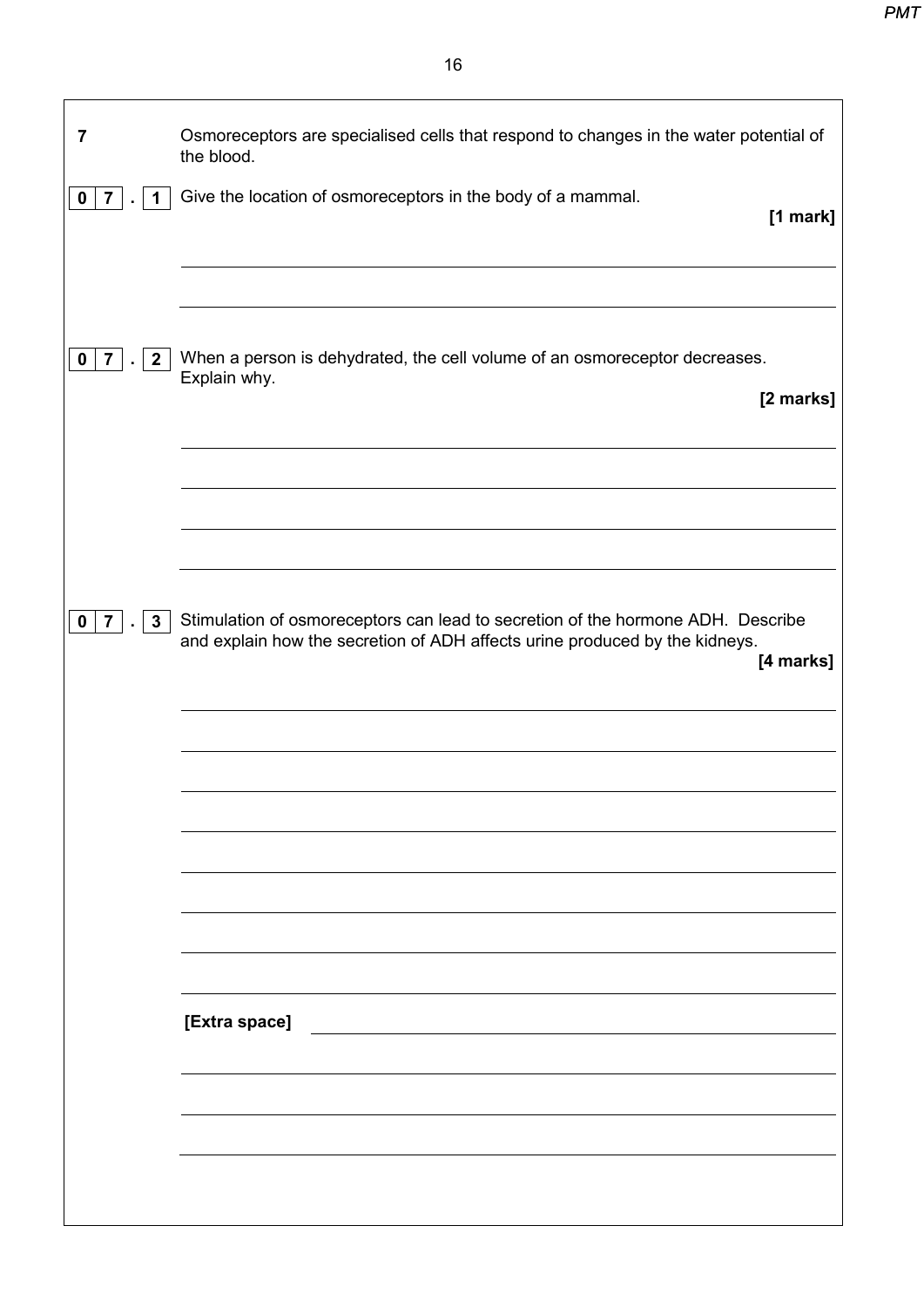|                                                  | The efficiency with which the kidneys filter the blood can be measured by the rate at<br>which they remove a substance called creatinine from the blood. The rate at which<br>they filter the blood is called the glomerular filtration rate (GFR).<br>In 24 hours, a person excreted 1660 mg of creatinine in his urine. The concentration<br>of creatinine in the blood entering his kidneys was constant at 0.01 mg $cm^{-3}$ . |
|--------------------------------------------------|------------------------------------------------------------------------------------------------------------------------------------------------------------------------------------------------------------------------------------------------------------------------------------------------------------------------------------------------------------------------------------------------------------------------------------|
| $\overline{4}$<br>$\overline{7}$<br>$\mathbf 0$  | Calculate the GFR in $cm3$ minute <sup>-1</sup> .<br>[1 mark]                                                                                                                                                                                                                                                                                                                                                                      |
|                                                  | Answer =                                                                                                                                                                                                                                                                                                                                                                                                                           |
| $\overline{7}$<br>$5\phantom{.0}$<br>$\mathbf 0$ | Creatinine is a breakdown product of creatine found in muscle tissues. Apart from age<br>and gender, give two factors that could affect the concentration of creatinine in the<br>blood.<br>$[1$ mark]<br>1<br>$\overline{2}$                                                                                                                                                                                                      |
|                                                  | Turn over for the next question                                                                                                                                                                                                                                                                                                                                                                                                    |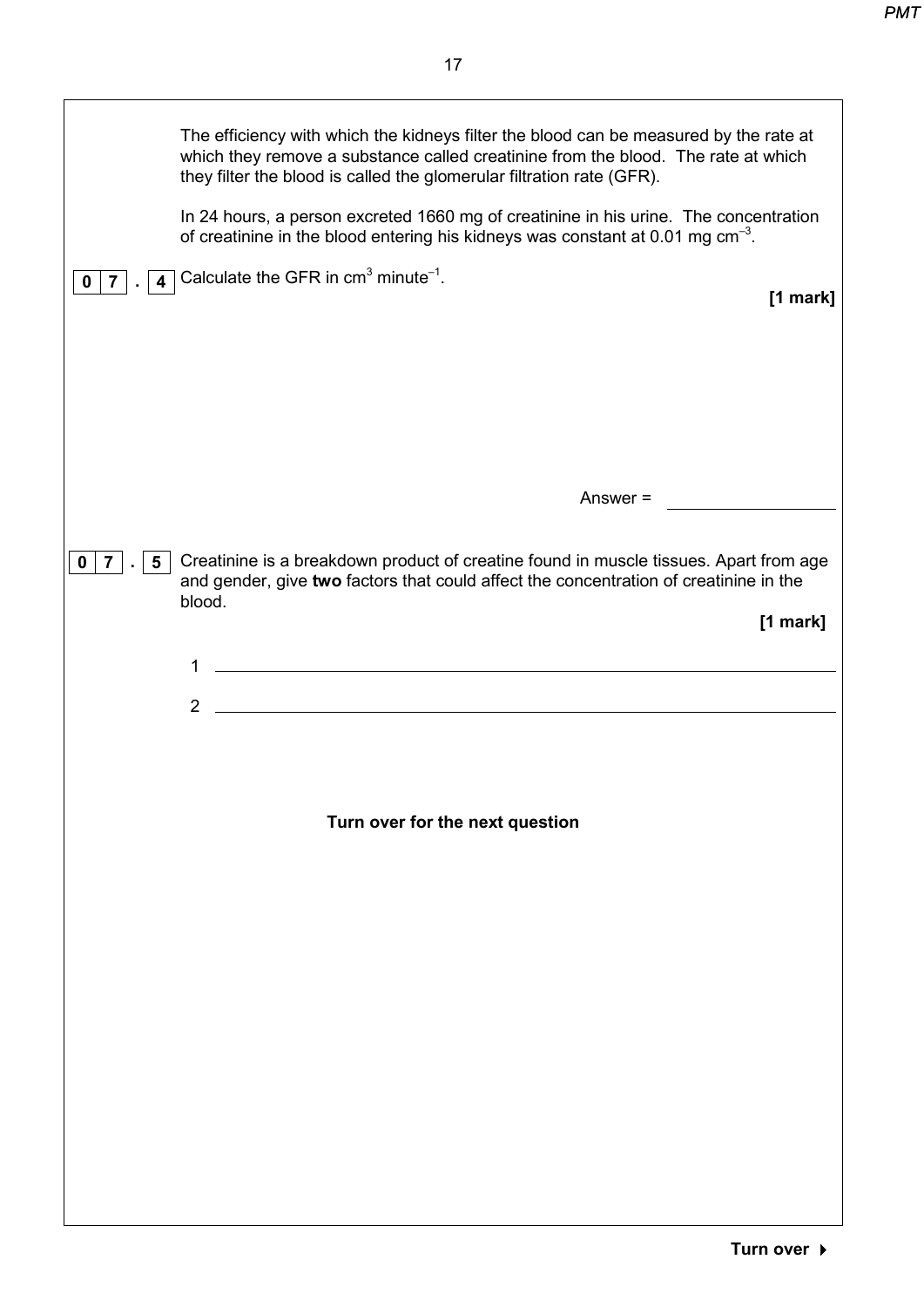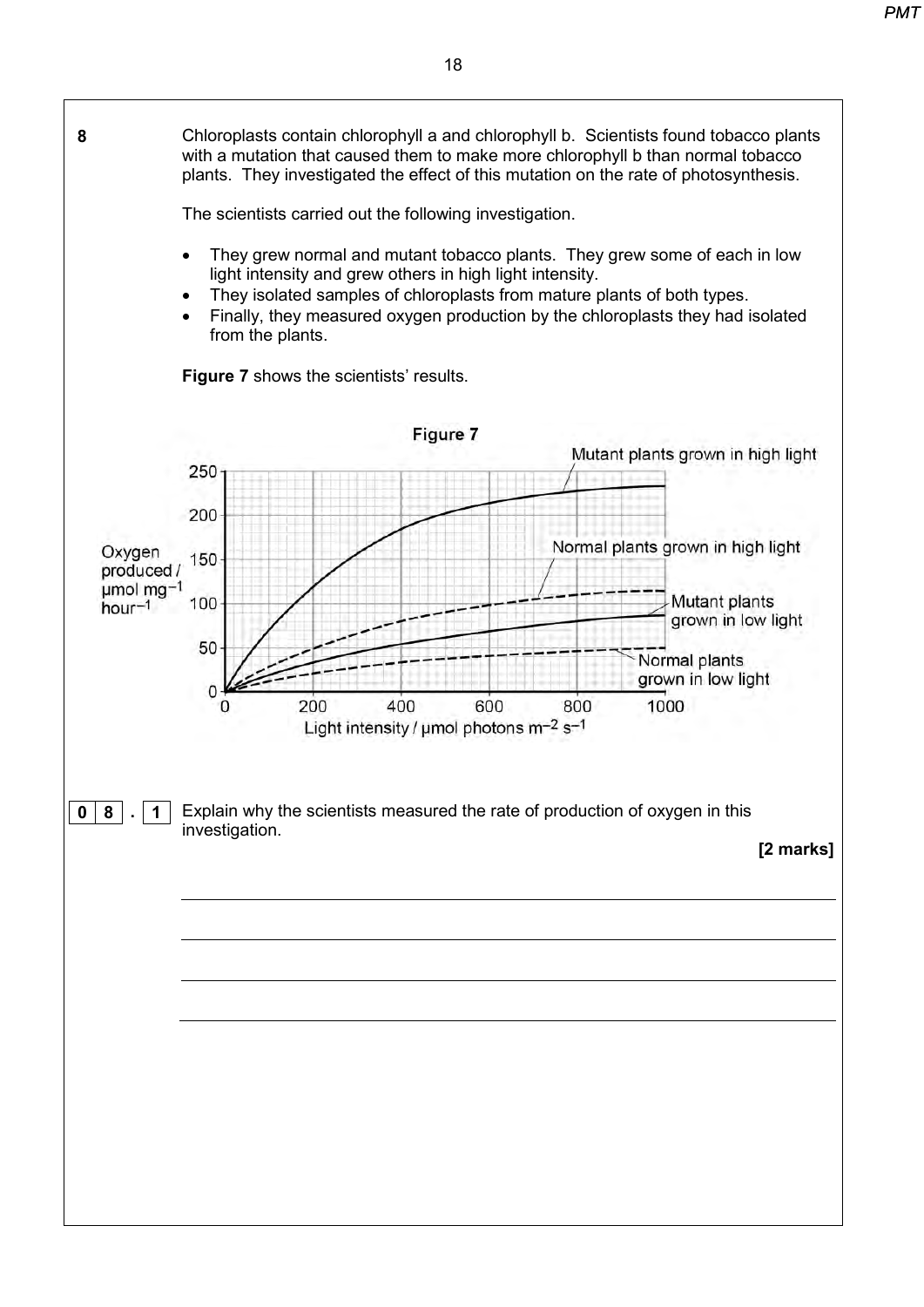| 8<br>$\mathbf 0$<br>$\mathbf{2}$ | In each trial, the scientists collected oxygen for 15 minutes.<br>Calculate the difference in the oxygen produced by the chloroplasts from mutant<br>plants grown in low and high light intensities at a light intensity of 500 µmol photons $m^{-2} s^{-1}$ .<br>Show your working.<br>[2 marks] |
|----------------------------------|---------------------------------------------------------------------------------------------------------------------------------------------------------------------------------------------------------------------------------------------------------------------------------------------------|
| 8<br>$\mathbf{3}$<br>0           | <b>Difference</b><br>$\mu$ mol O <sub>2</sub> mg <sup>-1</sup> hour <sup>-1</sup><br>The scientists suggested that mutant plants producing more chlorophyll b would grow                                                                                                                          |
|                                  | faster than normal plants in all light intensities.<br>Explain how these data support this suggestion.<br>[4 marks]                                                                                                                                                                               |
|                                  |                                                                                                                                                                                                                                                                                                   |
|                                  |                                                                                                                                                                                                                                                                                                   |
|                                  |                                                                                                                                                                                                                                                                                                   |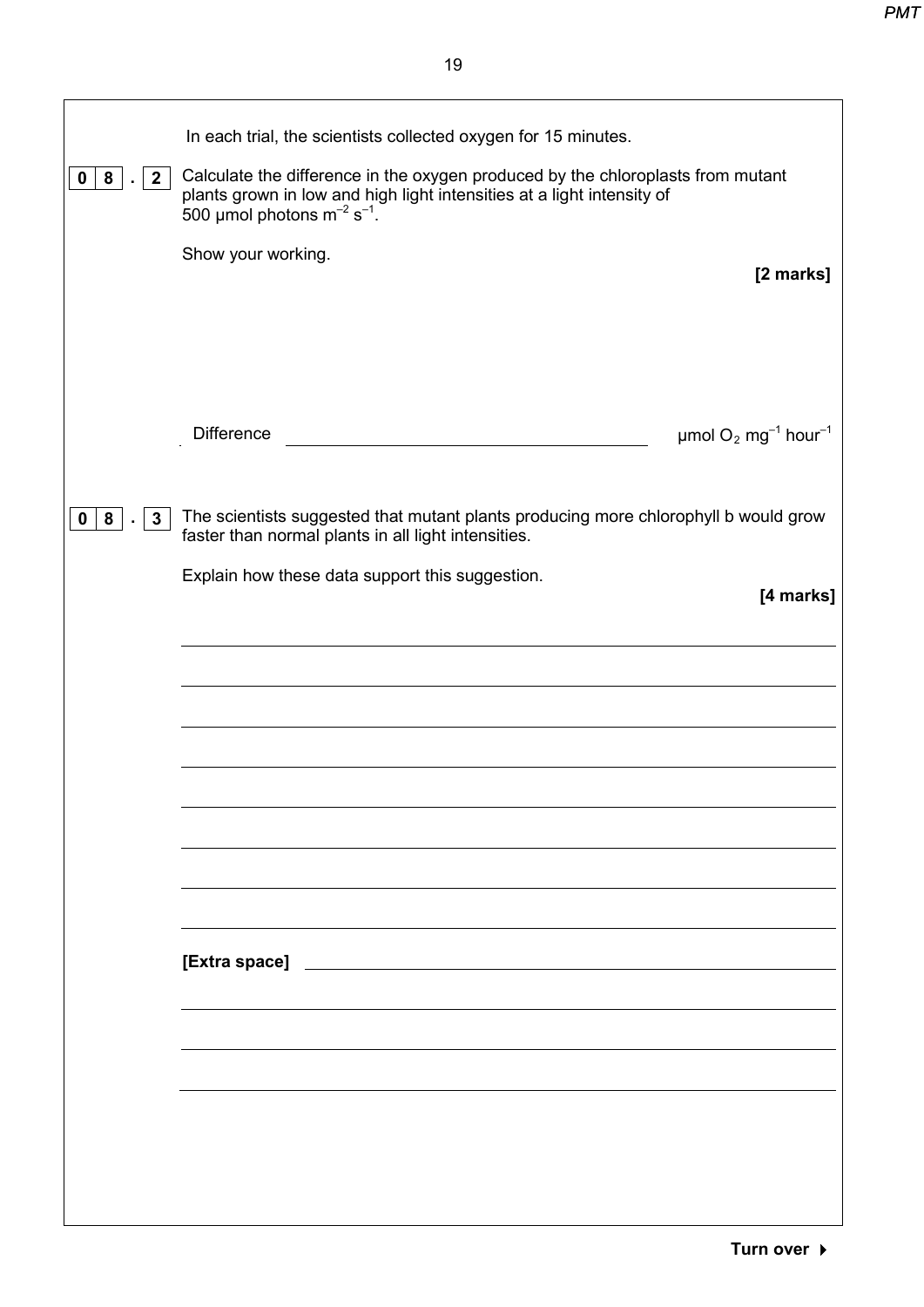| 0   9   .   1 | Explain how the methylation of tumour suppressor genes can lead to cancer. | [3 marks] |
|---------------|----------------------------------------------------------------------------|-----------|
|               |                                                                            |           |
|               |                                                                            |           |
|               |                                                                            |           |
|               | [Extra space] <b>Extra space</b> [30]                                      |           |
|               |                                                                            |           |

Scientists investigated a possible relationship between the percentage of fat in the diet and the death rate from breast cancer in women from 10 countries.

Their data is shown in **Table 3**.

| Percentage of fat in<br>diet of population | Death rate of women<br>from breast cancer<br>per 100 000 women |
|--------------------------------------------|----------------------------------------------------------------|
| 9.5                                        | 1.5                                                            |
| 15.0                                       | 7.0                                                            |
| 20.0                                       | 12.0                                                           |
| 25.0                                       | 9.0                                                            |
| 32.0                                       | 15.0                                                           |
| 35.0                                       | 8.0                                                            |
| 35.0                                       | 20.0                                                           |
| 40.5                                       | 18.0                                                           |
| 43.0                                       | 24.0                                                           |
| 45.0                                       | 26.0                                                           |

**Table 3**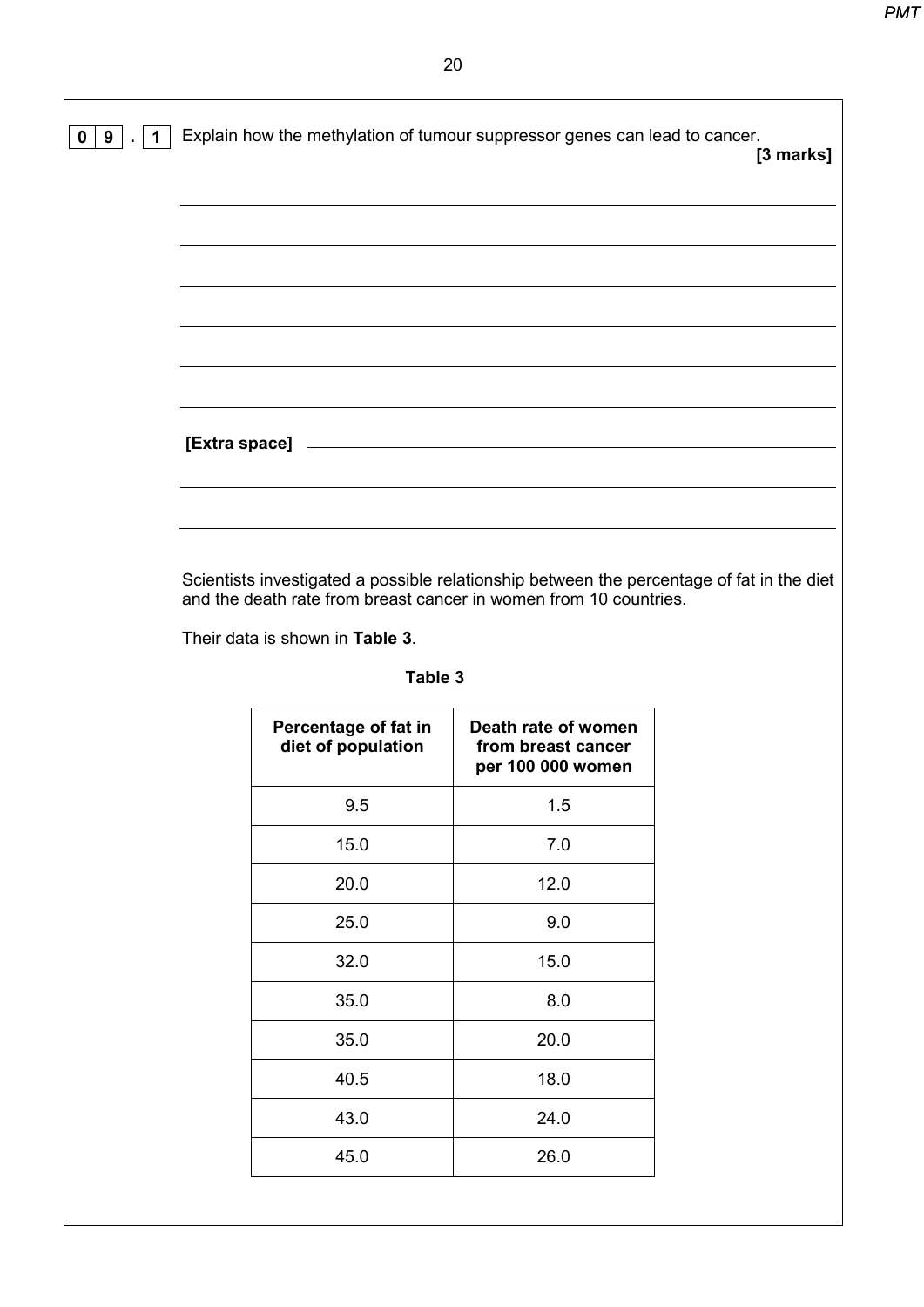| 0   9   .   2   | Describe how you would plot a suitable graph of these data. Explain your choice of<br>type of graph. |           |
|-----------------|------------------------------------------------------------------------------------------------------|-----------|
|                 |                                                                                                      | [3 marks] |
|                 |                                                                                                      |           |
|                 |                                                                                                      |           |
|                 |                                                                                                      |           |
|                 |                                                                                                      |           |
|                 |                                                                                                      |           |
|                 |                                                                                                      |           |
|                 |                                                                                                      |           |
|                 |                                                                                                      |           |
|                 |                                                                                                      |           |
| .   3           | What can you conclude from these data?                                                               |           |
| $0 \mid 9 \mid$ |                                                                                                      | [2 marks] |
|                 |                                                                                                      |           |
|                 |                                                                                                      |           |
|                 |                                                                                                      |           |
|                 |                                                                                                      |           |
|                 |                                                                                                      |           |
|                 |                                                                                                      |           |
|                 | Turn over for the next question                                                                      |           |
|                 |                                                                                                      |           |
|                 |                                                                                                      |           |
|                 |                                                                                                      |           |
|                 |                                                                                                      |           |
|                 |                                                                                                      |           |
|                 |                                                                                                      |           |
|                 |                                                                                                      |           |
|                 |                                                                                                      |           |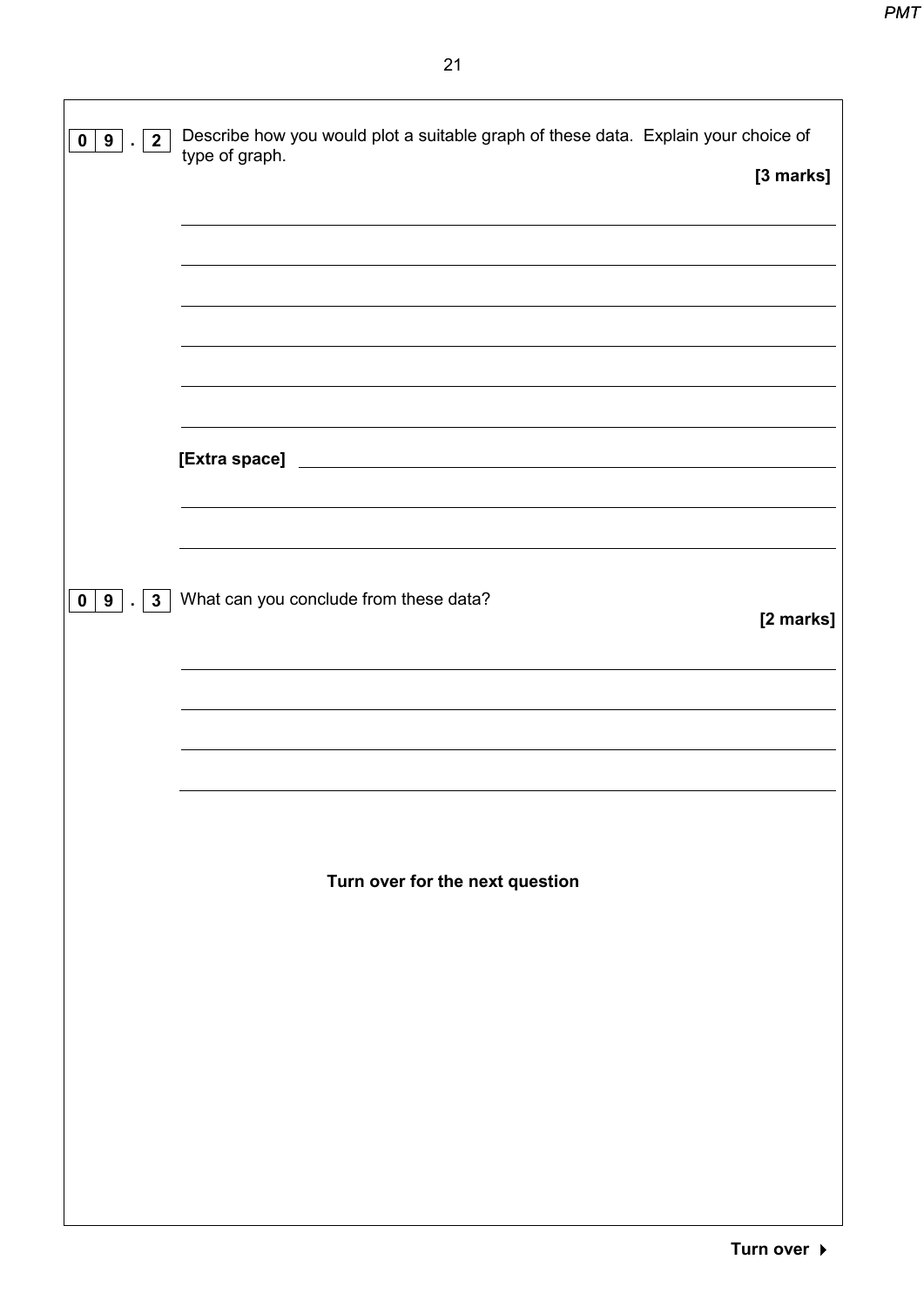| O                | Read the following passage carefully.                                                                                                                                                                                                                                                                                                                                                                                                           |    |
|------------------|-------------------------------------------------------------------------------------------------------------------------------------------------------------------------------------------------------------------------------------------------------------------------------------------------------------------------------------------------------------------------------------------------------------------------------------------------|----|
|                  | A large and growing number of disorders are now known to be due to types<br>of mitochondrial disease (MD). MD often affects skeletal muscles, causing<br>muscle weakness.                                                                                                                                                                                                                                                                       |    |
|                  | We get our mitochondria from our mothers, via the fertilised egg cell. Fathers<br>do not pass on mitochondria via their sperm. Some mitochondrial diseases<br>are caused by mutations of mitochondrial genes inside the mitochondria.<br>Most mitochondrial diseases are caused by mutations of genes in the cell<br>nucleus that are involved in the functioning of mitochondria. These mutations<br>of nuclear DNA produce recessive alleles. | 5  |
|                  | One form of mitochondrial disease is caused by a mutation of a mitochondrial<br>gene that codes for a tRNA. The mutation involves substitution of guanine for<br>adenine in the DNA base sequence. This changes the anticodon on the tRNA.<br>This results in the formation of a non-functional protein in the mitochondrion.                                                                                                                   | 10 |
|                  | There are a number of ways to try to diagnose whether someone has a<br>mitochondrial disease. One test involves measuring the concentration of<br>lactate in a person's blood after exercise. In someone with MD, the<br>concentration is usually much higher than normal. If the lactate test suggests<br>MD, a small amount of DNA can be extracted from mitochondria and DNA<br>sequencing used to try to find a mutation.                   | 15 |
|                  | Use information in the passage and your own knowledge to answer the following<br>questions.                                                                                                                                                                                                                                                                                                                                                     |    |
| $\mathbf 0$<br>1 | Mitochondrial disease (MD) often causes muscle weakness (lines 1–3). Use your<br>knowledge of respiration and muscle contraction to suggest explanations for this<br>effect of MD.<br>[3 marks]                                                                                                                                                                                                                                                 |    |
|                  |                                                                                                                                                                                                                                                                                                                                                                                                                                                 |    |
|                  |                                                                                                                                                                                                                                                                                                                                                                                                                                                 |    |
|                  |                                                                                                                                                                                                                                                                                                                                                                                                                                                 |    |
|                  |                                                                                                                                                                                                                                                                                                                                                                                                                                                 |    |
|                  |                                                                                                                                                                                                                                                                                                                                                                                                                                                 |    |
|                  |                                                                                                                                                                                                                                                                                                                                                                                                                                                 |    |
|                  | [Extra space]                                                                                                                                                                                                                                                                                                                                                                                                                                   |    |
|                  |                                                                                                                                                                                                                                                                                                                                                                                                                                                 |    |
|                  |                                                                                                                                                                                                                                                                                                                                                                                                                                                 |    |
|                  |                                                                                                                                                                                                                                                                                                                                                                                                                                                 |    |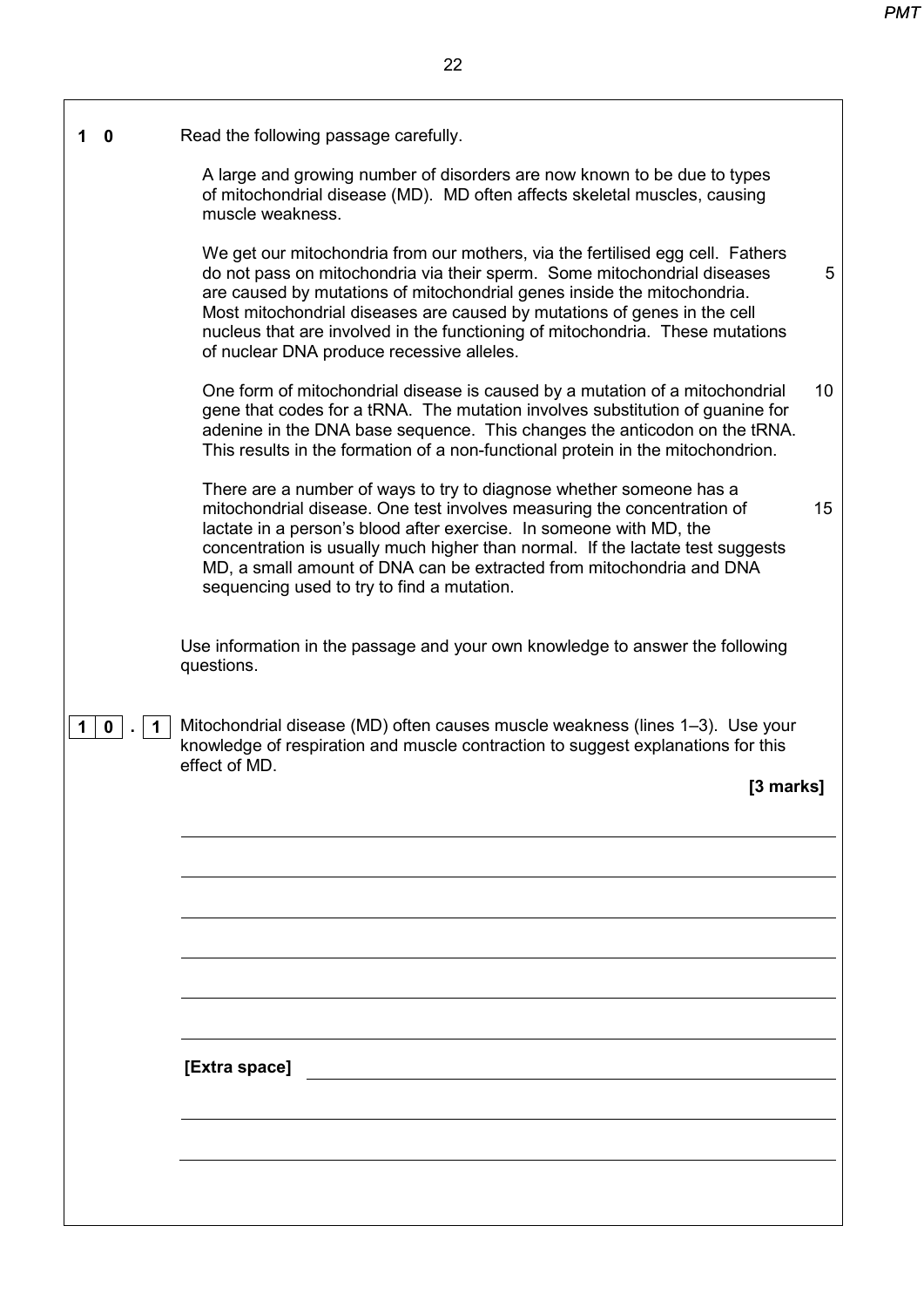|                                 | Two couples, couple A and couple B, had one or more children affected by a<br>mitochondrial disease. The type of mitochondrial disease was different for each                                        |
|---------------------------------|------------------------------------------------------------------------------------------------------------------------------------------------------------------------------------------------------|
|                                 | couple.<br>None of the parents showed signs or symptoms of MD.                                                                                                                                       |
|                                 | Couple A had four children who were all affected by an MD.<br>$\bullet$<br>Couple B had four children and only one was affected by an MD.                                                            |
| $2^{\circ}$<br>$\mathbf 0$<br>1 | Use the information in lines 5–9 and your knowledge of inheritance to suggest why:<br>• all of couple A's children had an MD<br>only one of couple B's children had an MD.<br>$\bullet$<br>[4 marks] |
|                                 |                                                                                                                                                                                                      |
|                                 |                                                                                                                                                                                                      |
|                                 |                                                                                                                                                                                                      |
|                                 | Couple <b>B</b><br><u> 1980 - Jan James Barnett, fransk politik (d. 1980)</u>                                                                                                                        |
|                                 |                                                                                                                                                                                                      |
|                                 | [Extra space]                                                                                                                                                                                        |
|                                 |                                                                                                                                                                                                      |
|                                 |                                                                                                                                                                                                      |
|                                 |                                                                                                                                                                                                      |
|                                 | Question 10 continues on the next page                                                                                                                                                               |
|                                 |                                                                                                                                                                                                      |
|                                 |                                                                                                                                                                                                      |
|                                 |                                                                                                                                                                                                      |
|                                 |                                                                                                                                                                                                      |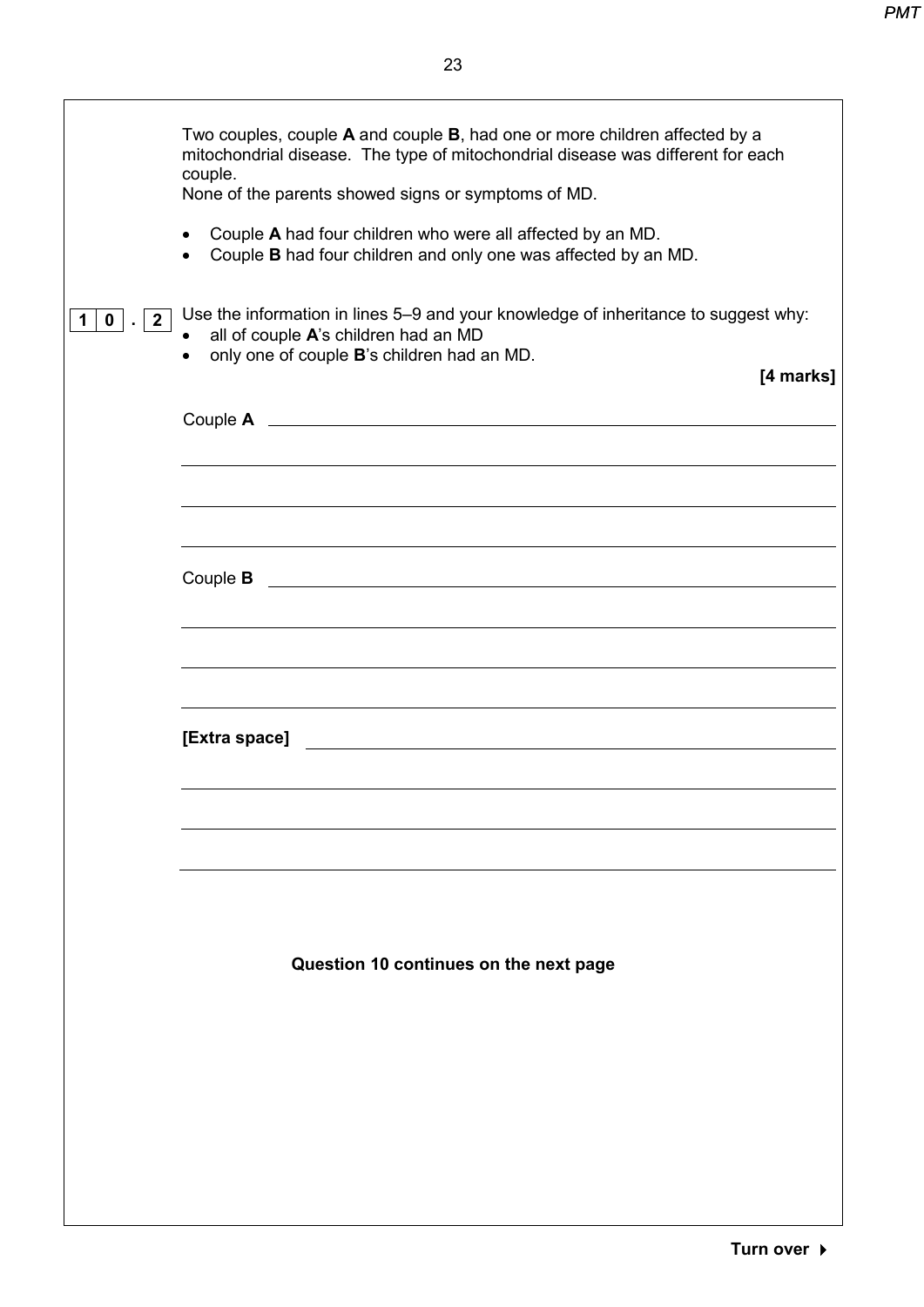| $\mathbf{3}$<br>$\mathbf{0}$<br>1<br>$\blacksquare$ | Suggest how the change in the anticodon of a tRNA leads to MD (lines 10-13).<br>[3 marks]                                                                    |
|-----------------------------------------------------|--------------------------------------------------------------------------------------------------------------------------------------------------------------|
|                                                     |                                                                                                                                                              |
|                                                     |                                                                                                                                                              |
|                                                     | <u> 1989 - Johann Stoff, deutscher Stoffen und der Stoffen und der Stoffen und der Stoffen und der Stoffen und der</u><br>[Extra space]                      |
|                                                     |                                                                                                                                                              |
| $0$ $\vert$ $\vert$ 4<br>1 <sup>1</sup>             | If someone has MD, the concentration of lactate in their blood after exercise is<br>usually much higher than normal (lines 15-17). Suggest why.<br>[3 marks] |
|                                                     |                                                                                                                                                              |
|                                                     |                                                                                                                                                              |
|                                                     | [Extra space]<br><u> 1989 - Johann Barbara, martin a</u>                                                                                                     |
|                                                     |                                                                                                                                                              |
|                                                     |                                                                                                                                                              |
|                                                     |                                                                                                                                                              |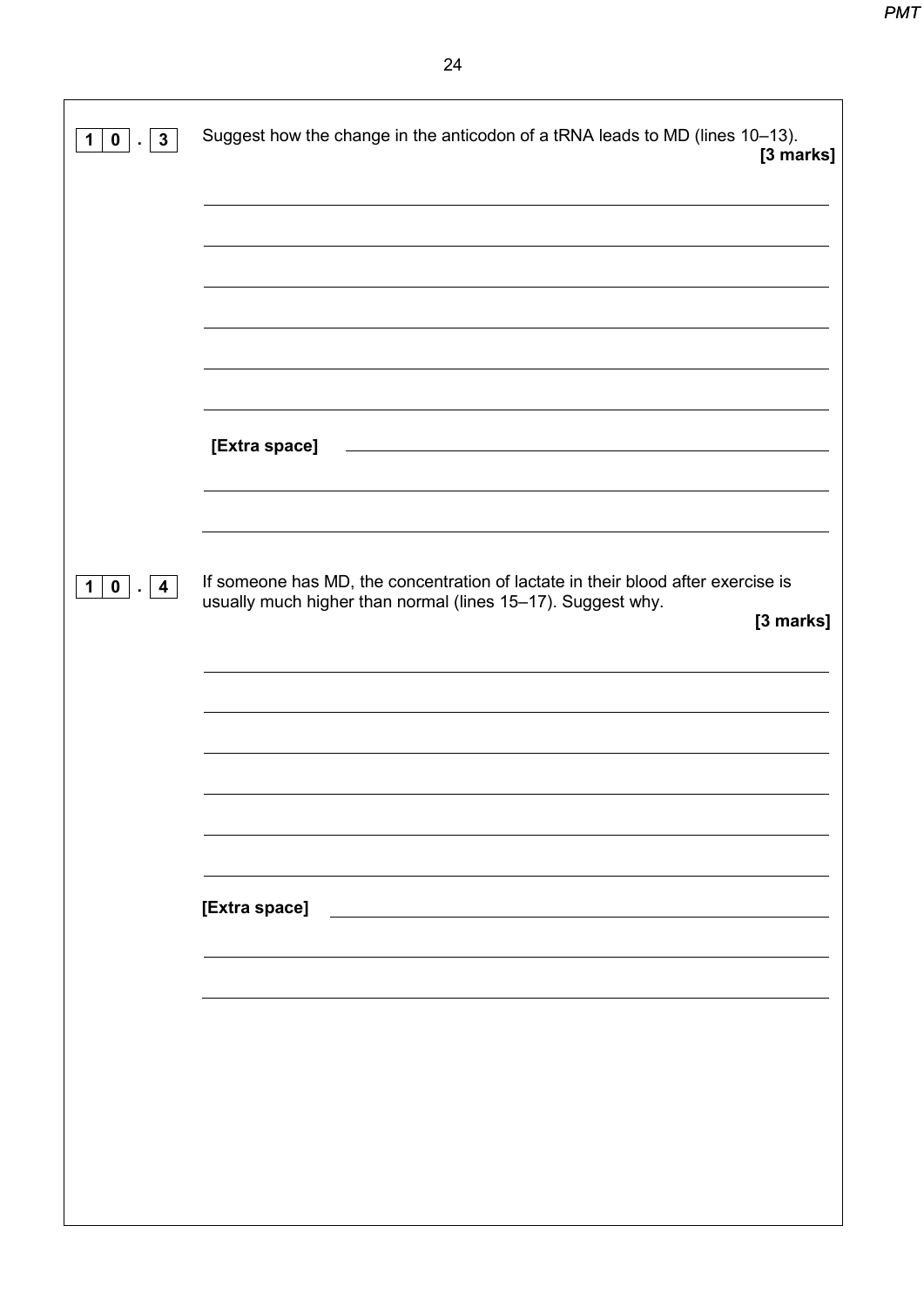### **1 0 . 5**

A small amount of DNA can be extracted from mitochondria and DNA sequencing used to try to find a mutation (lines 18–19).

From this sample:

- how would enough DNA be obtained for sequencing?
- how would sequencing allow the identification of a mutation?

**[2 marks]**

#### **END OF QUESTIONS**